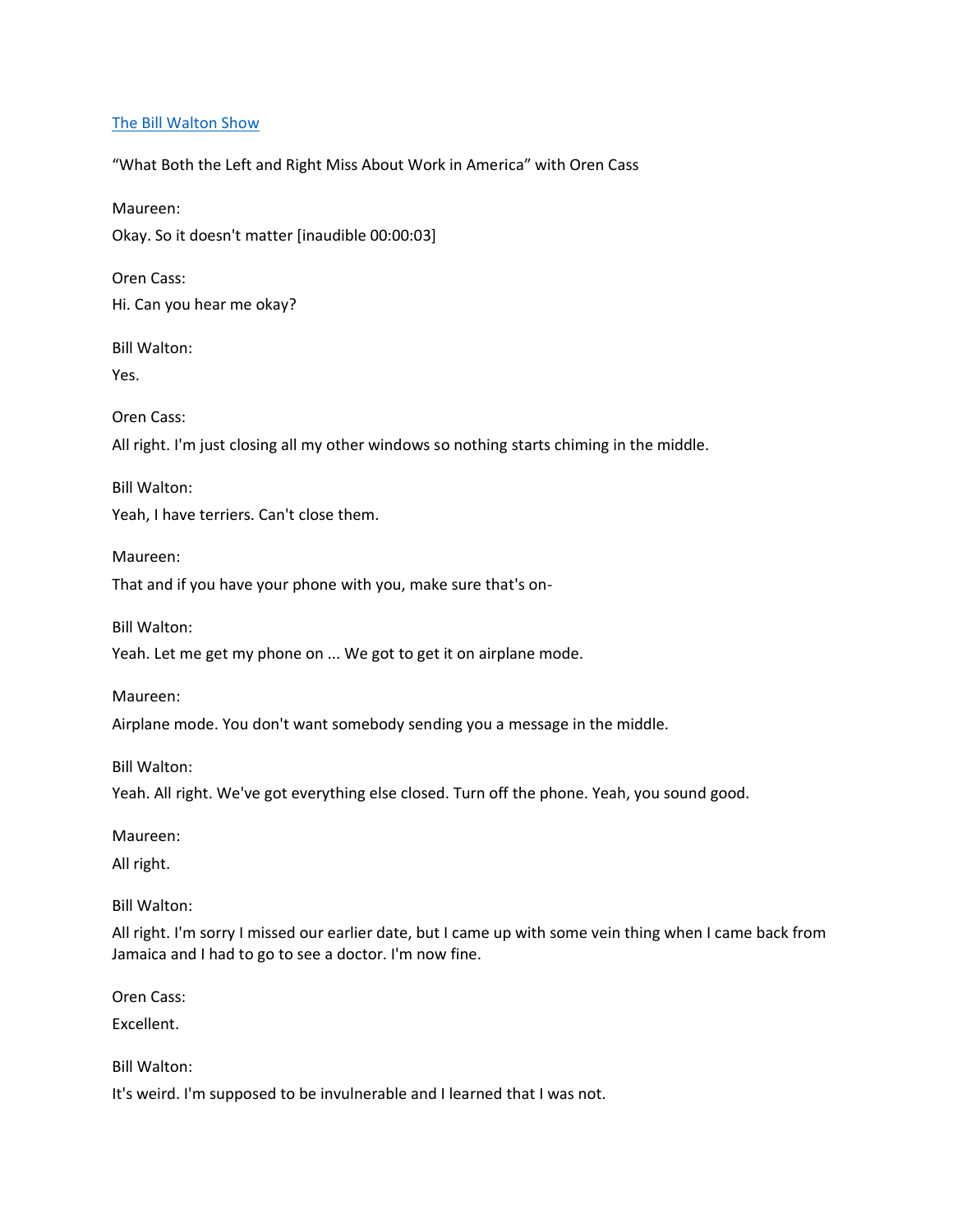You seem like you're still doing okay.

Bill Walton: Yeah. What a terrific book.

Oren Cass:

Thank you!

Bill Walton:

Yeah, it's really good and I'm going to dig in to ... I think it's a really big idea and you really change this ... This whole notion of change ... I'll get into this on the show. I probably don't want to ... I like to play jazz. I don't want ...

Oren Cass:

[inaudible 00:01:27] Keep it fresh. Keep it fresh.

Bill Walton:

I'm going to keep it fresh. Exactly. And so the way we're going to set this up is this: I will take about a minute and tee it up and what I'm going to be doing is saying essentially both parties have failed to identify something that's pretty important and is missing. And then I'm going to not say what it is and I'm going to turn it over ... I'm going then do a brief intro of you, senior fellow Manhattan Institute for policy research, work for Mitt Romney, blah blah blah.

Bill Walton:

And then I'm going to, without giving the book title because it gives it away, I'm going to say so, Oren, what are we missing? And then you're going to say something to the effect of whatever you feel like saying, but-

Oren Cass:

Ice cream.

Bill Walton:

What you say is ... At it's most basic, work matters.

Maureen:

Hey, Oren?

Oren Cass:

Yes?

Maureen:

Can you do me a favor? Can you go into your preferences again in the Zoom and I want you to turn the volume when you see where it says mic?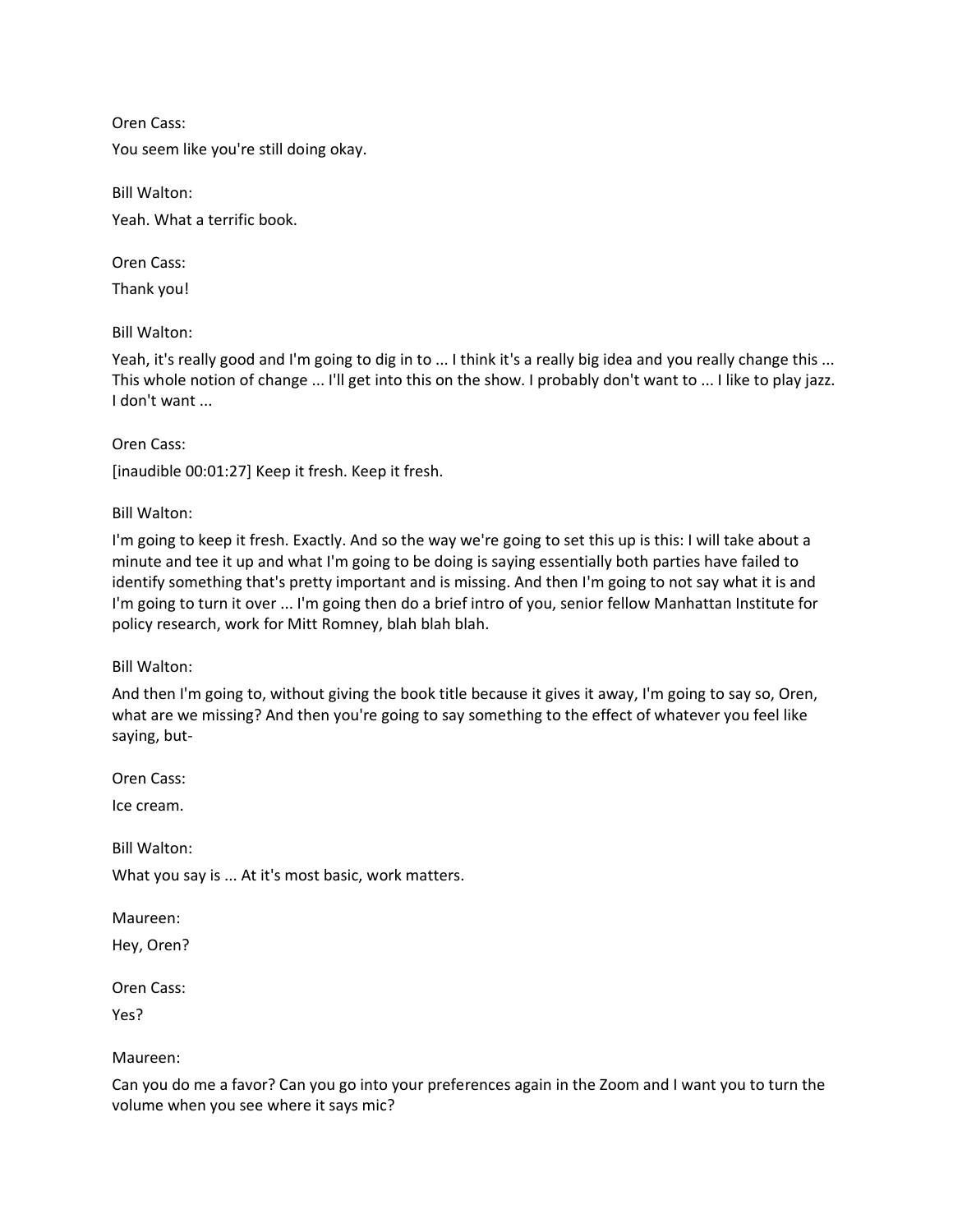Yup.

Maureen: In your settings in Zoom?

Oren Cass:

So I've clicked on the little arrow next to the microphone and it gives me like select a microphone, select a speaker. Audio settings?

Maureen:

Okay. I need for you to go to the audio settings and raise it as high as you can.

Oren Cass: All right. Mic volume all the way up.

Maureen: All right. Great.

Bill Walton:

Yeah, there you go.

Maureen:

Thanks. That works. All right, now wait ... Hold on a second. Let me [inaudible 00:03:16] Okay tell him to go ahead and talk. Go ahead and speak.

Bill Walton:

Go ahead and speak. The way my camera's set up here is I'm going to be looking at you at the little green light, so we can talk to each other. I've got another camera right over here-

Maureen: [inaudible 00:03:34]

Bill Walton: That's my main-

Maureen: Your camera.

Bill Walton: Camera and so she needs you to speak-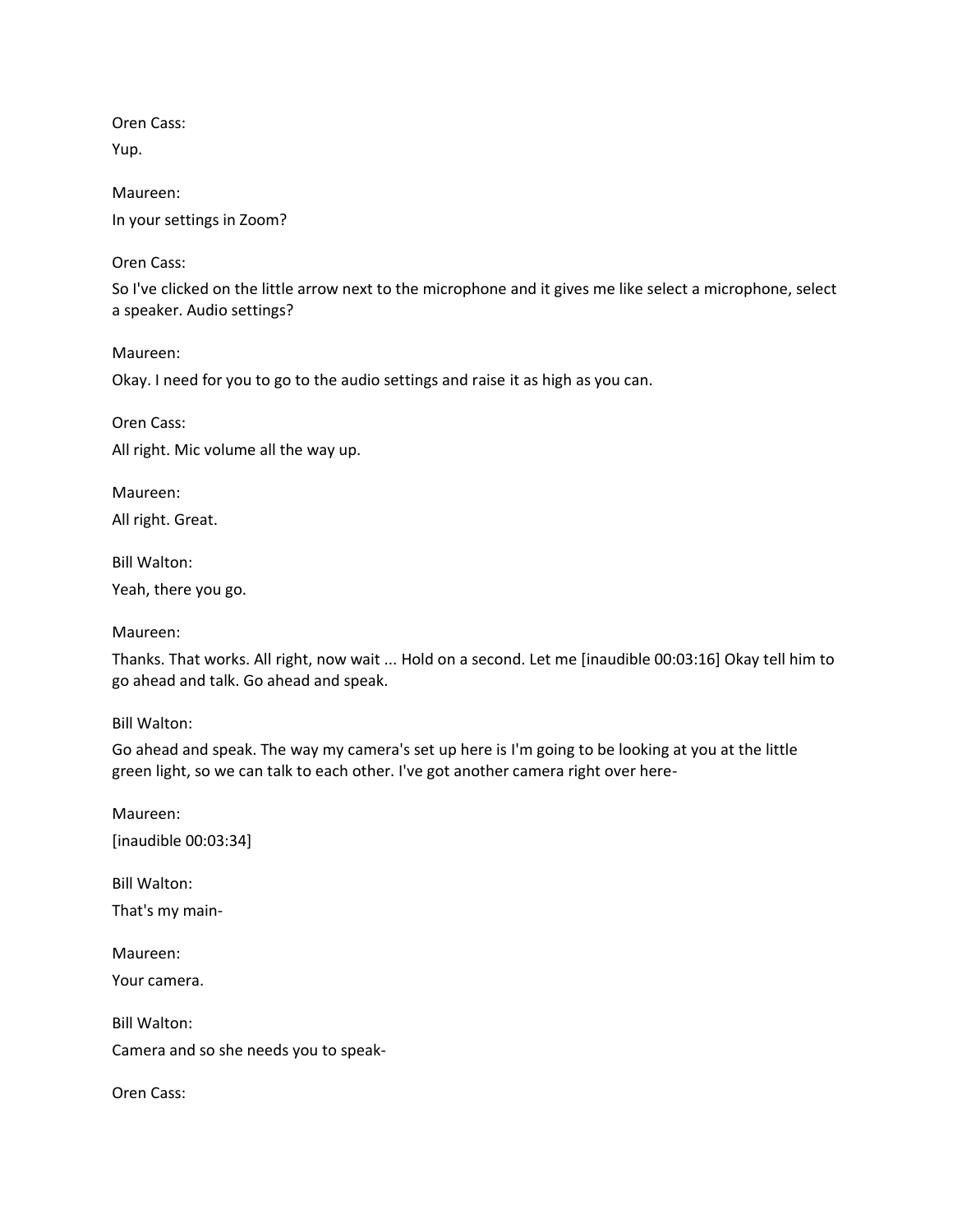Yes.

Bill Walton:

Oren Cass:

Let's talk about your reaction to ... How do you pronounce his name? Strain and-

Michael Strain and Jim [inaudible 00:03:55].

Bill Walton: [inaudible 00:03:57]

Maureen: Okay that's good.

Bill Walton:

I was getting this delay was actually pretty good because they've now gone on to, I think, mistakenly take you on, saying this is not good economics. I think what you've got is great economics, so this gives you a chance to refute them or at least rebuttal them.

Oren Cass:

Okay. That sounds good.

Bill Walton:

Okay. Great.

Oren Cass:

And so I'll just kind of look straight into my camera for the most part. Is that ...

Bill Walton:

You look straight into your camera because you're going to be tee-d up, the way this will happen ... You'll be in set, in the screen. The reason we do this with video is that we can get on YouTube and YouTube's got two billion people on it and this show's doing really well on YouTube and so we can't do it without-

Oren Cass:

A picture?

Bill Walton:

Without a video. Yeah, without a picture, details like that. With no further ado, and what I'm going to be doing, I'm going to be moving the computer over here for just a second to do an intro because I learned that I'm pretty sloppy. I don't make my living with words particularly and it's helpful for me to have a little cheat sheet here. So I'm going to use a cheat sheet and I'll finish up with this line, with these lines, I'm going to say, so, what are we missing here? Maybe both sides have overlooked something crucial in their economic calculations.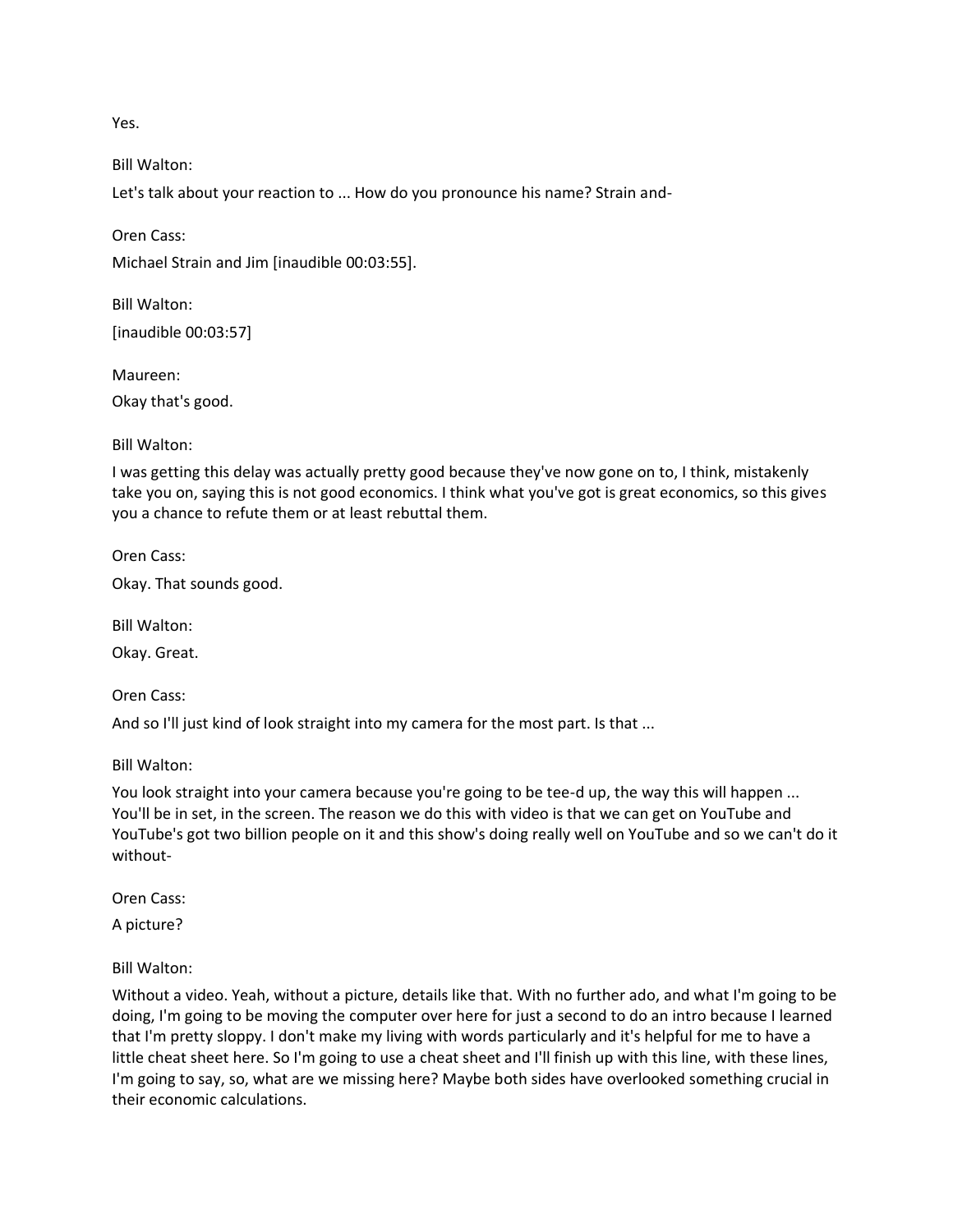Bill Walton:

And with me to talk about this is Oren Cass. I'll do the introduction and then I'll go to you, so Oren, what are we missing? I have opinions, points of view. This is what my producers calling between your ears conversation. Most people listen to these things with earbuds. We don't have to project to an audience for this.

Oren Cass:

Yup.

Bill Walton:

We can talk like just you and I are sitting here having a cup of coffee.

Oren Cass:

Yup. And about how long do we go? How long do you want it to be?

Bill Walton:

I think 30, 40 minutes.

Oren Cass:

Okay.

Bill Walton:

We'll kind of know. Oh, I forgot. Is there anything in particular that you want to put across here?

Oren Cass: Just the name of the book.

Bill Walton:

The name of the book will be repeated at least three times. How's that?

Oren Cass:

Excellent. That's right there on my rider, so that's perfect.

Bill Walton:

Okay. And it's Encounter Books and it's on Amazon. I've been reading it in Kindle. I ordered the paperback or not the paperback, the hardcover and it still hasn't gotten here. Are they backlogged?

#### Oren Cass:

We are still sold out. We've been back ordered despite a second printing since before the publication date. In theory, next week, we may come back into stock, but we may actually be waiting for our next print run that comes out the following week before we're actually in stock. But I think [inaudible 00:06:45] for Kindle.

Bill Walton: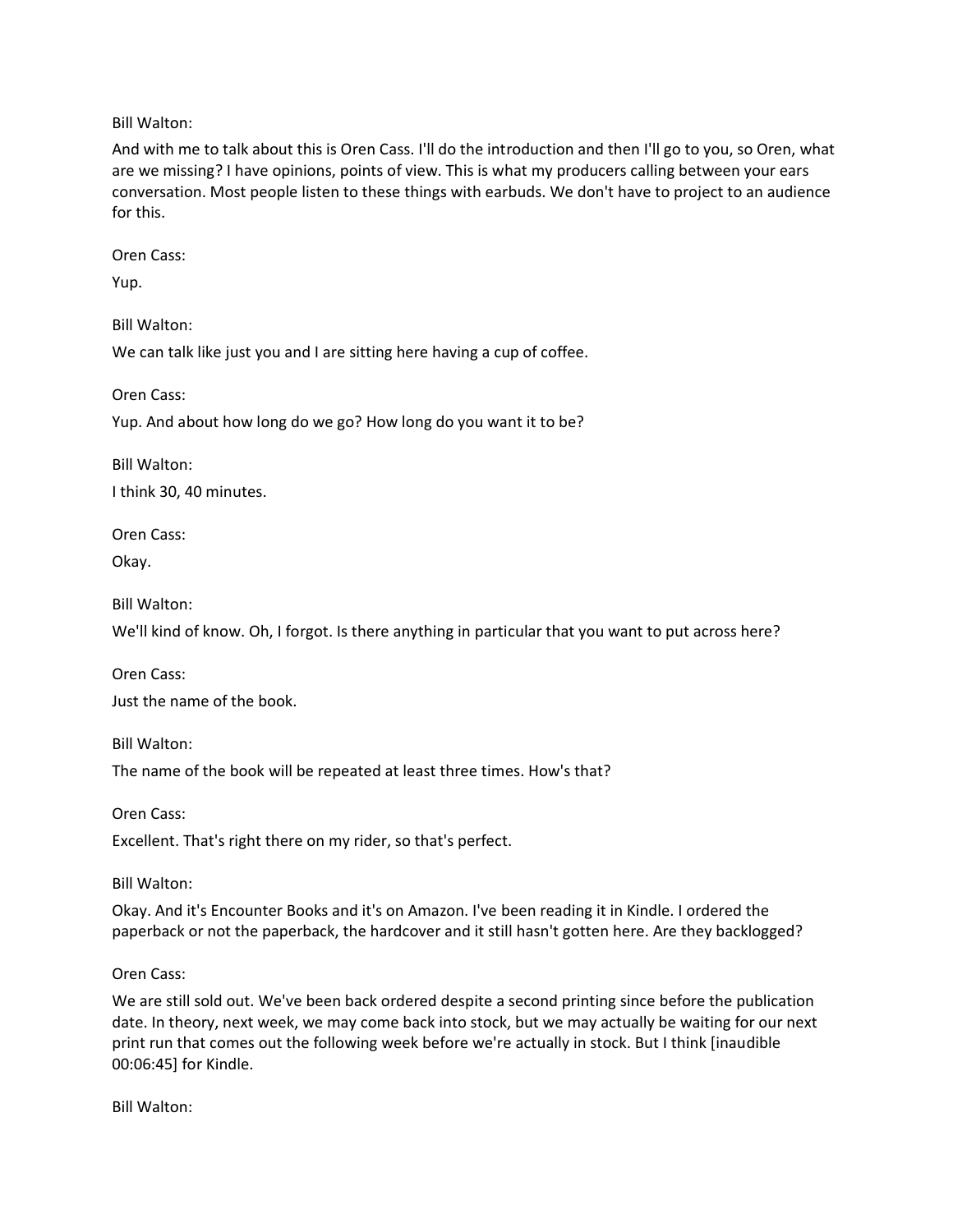I think I will mention that after I give the title of the book and then I think this is a chance for you to give a plug that there is a delay because you're sold out.

Oren Cass:

Great.

Bill Walton:

I think people like that, to know that everybody else wants it.

Oren Cass:

All right.

Bill Walton:

Okay. Let me ... I have a piece of paper over your camera right now, but that'll go away in a second. Maureen, are we ready for me?

Maureen:

We are ready.

Bill Walton:

Okay.

Bill Walton:

I'm a champion of economic growth and believe that growth can benefit all Americans. Yet while the American economy has tripled in size from 1975 to 2015, average wages have barely risen. For too many Americans, family life is in decline, local communities are eroding, addiction has surged, and millions feel left behind by the global economy.

Bill Walton:

The response from both political parties has been to double-down on policies that have failed to address these very real concerns. Republicans have generally trusted that free markets, low taxes, less regulation will make everyone better off. Democrats sound committed to more worker-centric policies, but their actual agenda seems to be nothing more than pushing identity politics, '30s era labor laws, and pursuing climate change to the ends of the Earth.

Bill Walton:

What are we missing here? Maybe both sides have overlooked something crucial in their economic calculations. Joining me to talk about this is Oren Cass, who is a senior fellow at Manhattan Institute for Policy Research. He worked previously as the domestic policy advisor for Mitt Romney's presidential campaign, was a consultant at Bane & Company, and was an editor of the Harvard Law Review. Oren, welcome.

Oren Cass: Thanks for having me.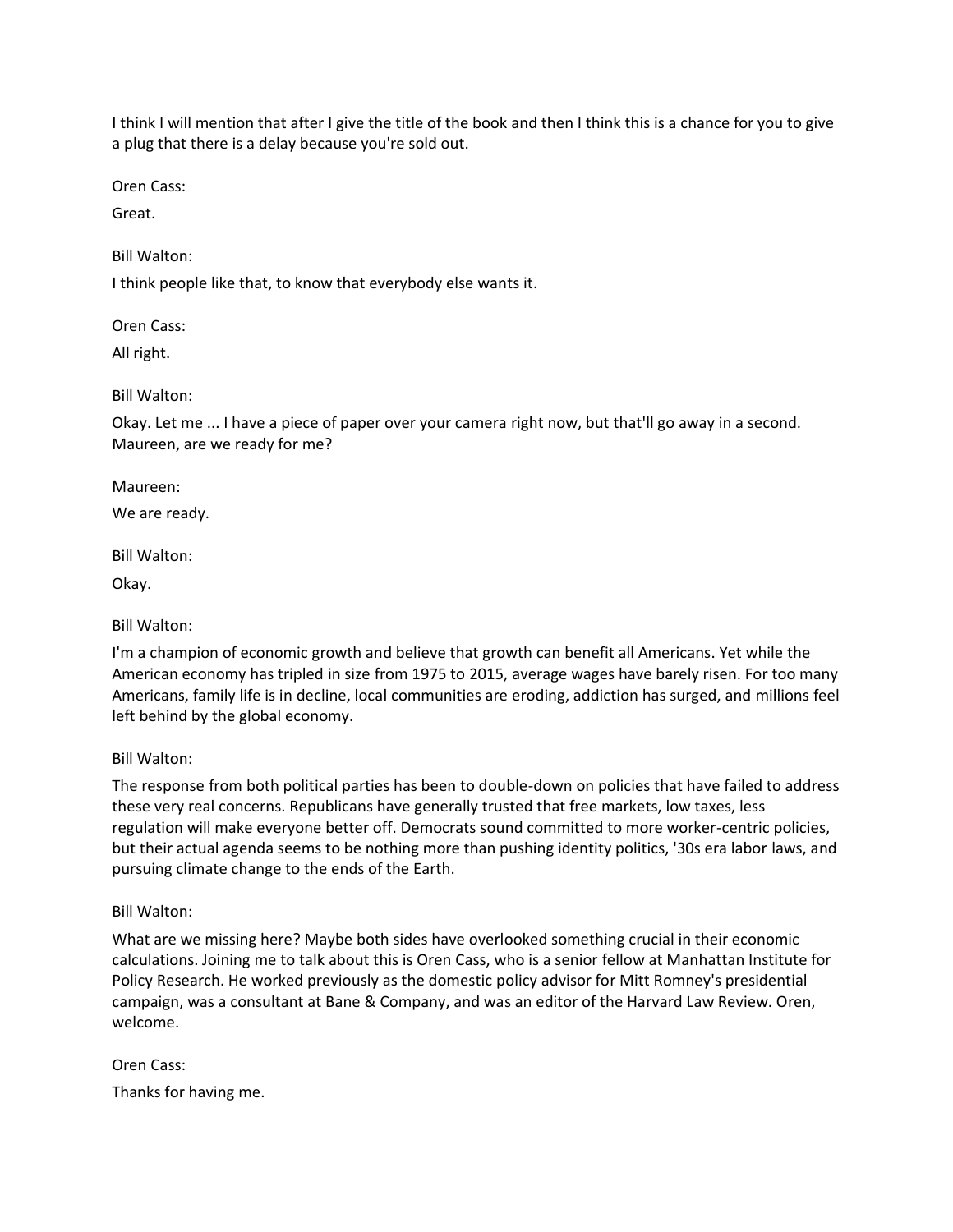## Bill Walton:

So Oren, you've written a terrific book on the topic that I opened up with. What are we missing?

#### Oren Cass:

Well I think what we're missing is work. We're missing that work matters and that consumption and consumer welfare and material living standards are well and good and they're important and we certainly want those things. But that they're not enough. You have to have a model of economic growth that allows everyone to continue contributing productively, to achieve self-sufficiency, to support their families and communities. And if you leave that behind as you leave people behind, you're not going to get the flourishing society that we want.

#### Bill Walton:

The title of your book, The Once and Future Worker, a Vision for the Renewal of Work in America. It's Encounter Books. I've read it on Kindle. I tried to get a hard copy. It's on its way. What's going on with the hard copies?

#### Oren Cass:

We're sold out. We've struggled to keep it in stock and it's a month since publication and everyone's still waiting, but more are in the truck, I'm told. Hopefully in the next week or two, everyone who wants a copy can get one.

#### Bill Walton:

That's the publishing version of it's in the mail. It's in the truck.

#### Oren Cass:

I have been told several times it's in the truck, but I have confidence this time that it is.

## Bill Walton:

I see this show as really two parts. One you've got a very interesting diagnosis of the problem, but you've also got some prescriptions for the solutions and you believe we can turn things around. We do have big cultural problems in America. Drug problems. Underemployment of a lot of people and well the unemployment rate is low, the labor participation rate is also not very high and so we're seeing a lot of people who could be working are not.

#### Bill Walton:

What are the drivers of this?

## Oren Cass:

I think the way to understand what has happened is to really go back and as you introduce to really start in the 1970s and look at what has happened since then, which on the one hand you'd have to say we succeeded. The premise of our economic policy for a very long time has been built on this metaphor of the economic pie. If you expand the pie, everybody can have more, and everybody likes pie. And that's a very bipartisan view. Presidents on both sides use it. New York Times and Wall Street Journal both use it.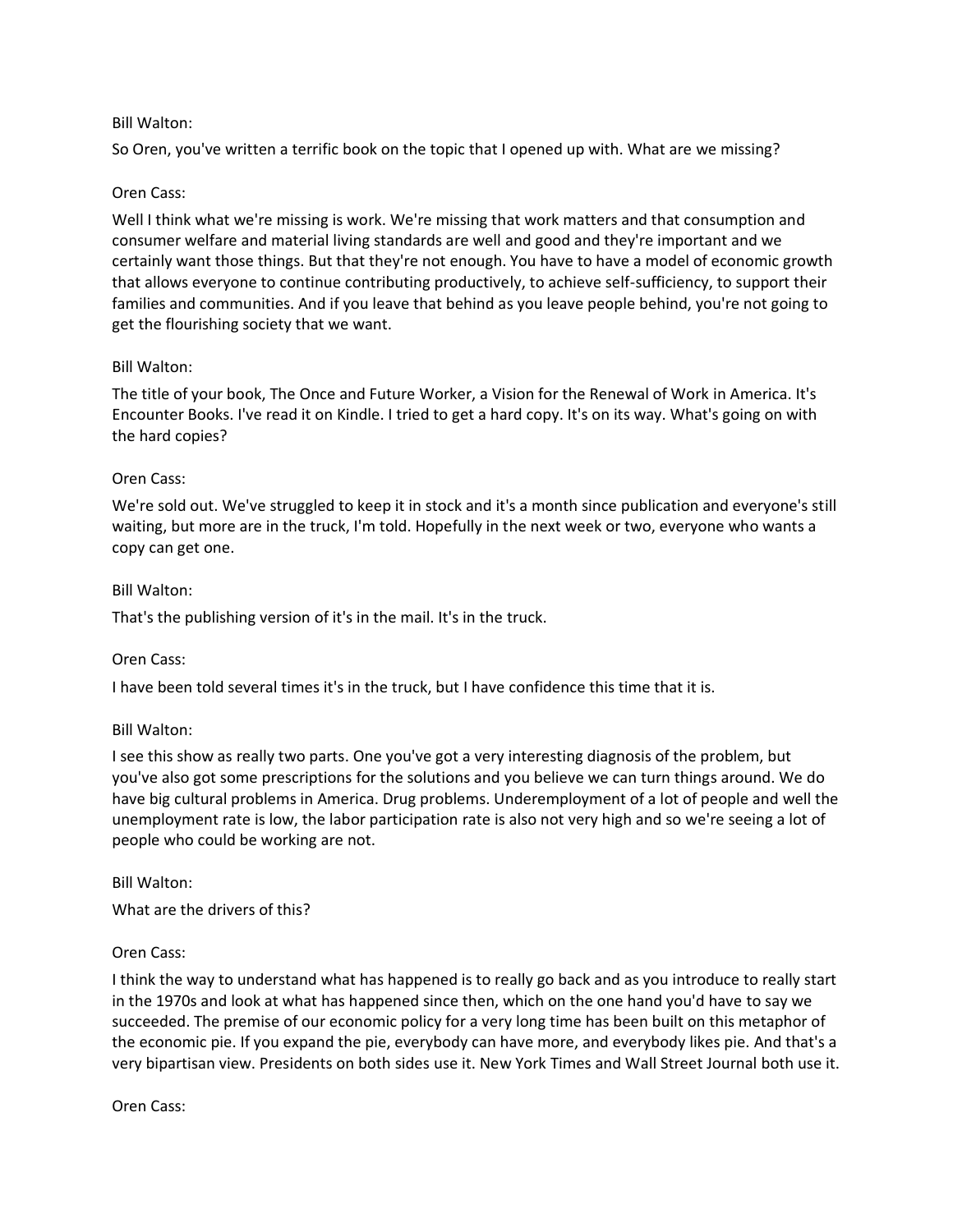But to take the metaphor too far, it ignores who's baking the pie. It says it doesn't really matter who is generating the growth, who is becoming more productive because you can always redistribute to the people who are left behind. And again, by those measures, we've succeeded. We've tripled GDP. We've quadrupled the size of the safety net. I sort of analogize it to in the classic romantic comedy heroine who has everything she wants, or so she thought, and yet something's wrong. We realize maybe we focused on the wrong things. And in policy area after policy area to achieve this model, we've really done it at the expense of a model that would have kept workers of all skills and all places included and kept the labor market healthy.

## Bill Walton:

One of your interesting insights is that we've been working with abstract model of economic wellbeing. We've been working with an aggregate number of called gross domestic product and that was a statistical artifact of what, world war II? When we were visibly ramping up our production activity to fight Germany and Japan and then it hung around and long after the bombs as you put it, after the saturation bombing ended, GDP remained and remained a measure of economic power. And is GDP primarily determined from consumption numbers? Is there anything in there for production? I mean, you've-

#### Oren Cass:

Your concern-

#### Bill Walton:

Go ahead.

## Oren Cass:

Yeah well GDP is gross domestic product. My definition is it is a measure of production in a sense and as you said, we first started caring about this when we were trying to recover from the depression. When we were in a world war, where who can make the most stuff really is the extensional question. But GDP's problem is it's an incredibly high level aggregate measure. It tells you the total capacity of your economy again without reference to who is engaged in the economy and so to the extent that all you care about at the end of the day is consumer welfare, then you say, well we have tools for taking the total of amount of stuff we produce and distributing around so everybody gets some of it.

## Oren Cass:

If you actually care about who's involved in the production, it gets much harder because you can't redistribute productive capacity. You can't easily take some people's jobs, some people's purpose in life and just tax some of it and send it to somebody else. That's not how it works. And so if you say it's not just consumer welfare that matters, it's the labor market. It's people's ability to engage and work and be supporting themselves, then you have to look beyond GDP. It's not that GDP's not important. It's not that growth isn't good. GDP is hugely important. Growth is important. Growth is something we should want, but that can't be the end of the story. You have to be attentive to what kind of growth you're getting and who's actually participating in the growth.

## Bill Walton:

Well I think he makes a point that we can see GDP grow, pick a number. A billion dollars. Small number, but let's use it for the math. But if almost all of that went to 10% of Americans and the other 90% went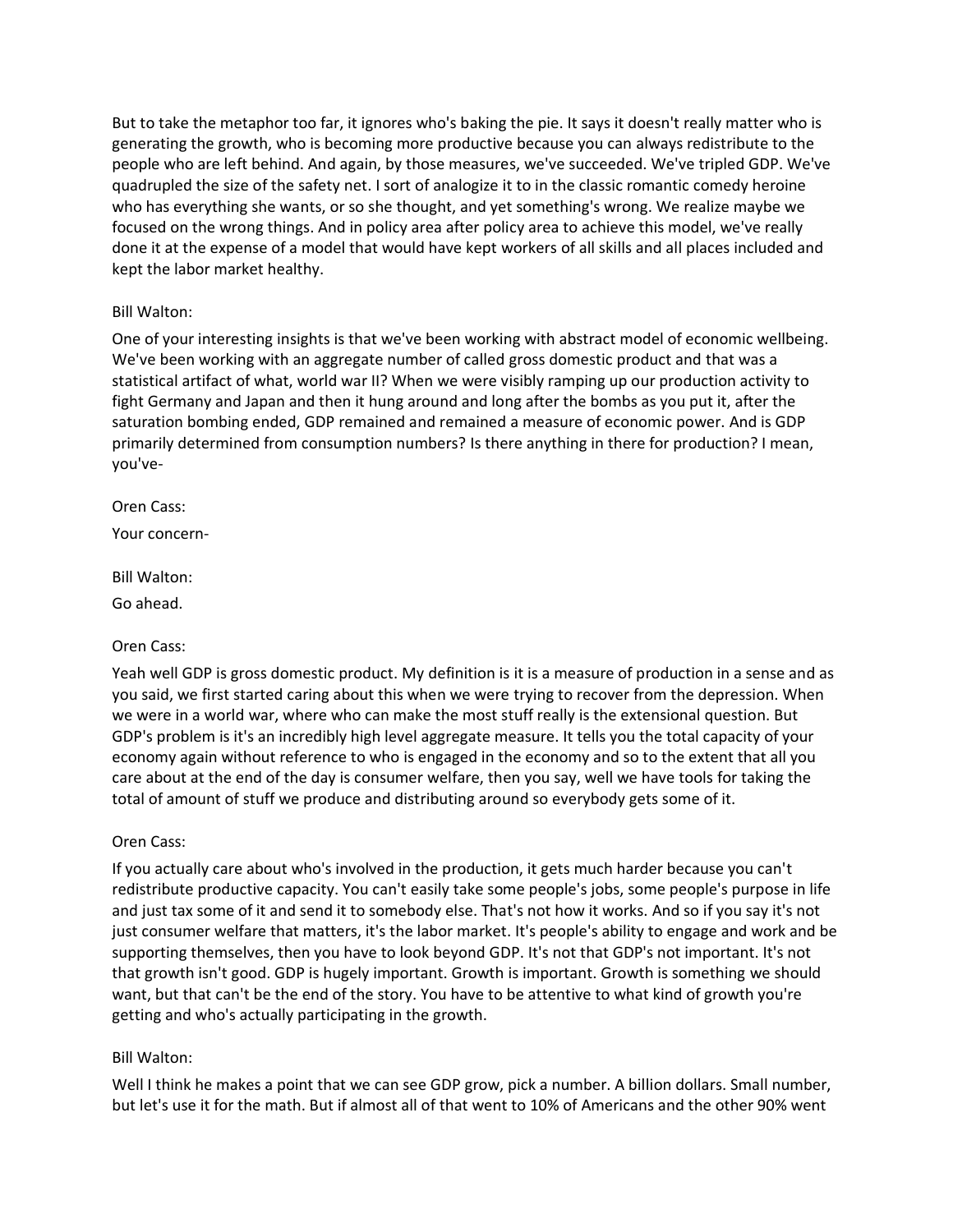to the rest, we could then have a redistribution of that money via taxes and other transfer payments were you could equalize the affect on consumption, but what you're saying is that for the average American, if you don't have a job, you can't redistribute that work. And not having a job is not only economically a problem, but it's culturally coercive.

#### Oren Cass:

Yeah, and I think it's important to be really tangible about what we mean when we say work matters. I mean it's fine to say in kind of a moral sense, work is important, but work is really important in a really tangible sense. What we know from social science research is that having work, having a job is incredibly important to self-esteem, to mental health, to happiness.

#### Oren Cass:

Happiness studies can be a little bit squishy, but I think the good ones look at the same person over time and they tell us two really important things. One is that most people have a baseline level of happiness. Some people are happier than others. And all of those major life events, births, deaths, marriages, divorces, even permanent disability, those cause blips. But you actually return back to ... You get used to almost anything. The only thing in the research that you don't get used to is unemployment. People who lose work and don't get back to work move to a permanently lower level of satisfaction with their lives.

#### Oren Cass:

In really tangible ways, I get as you said, beyond the paycheck itself and the paycheck's important too. Work is incredibly important to wellbeing and that goes beyond just beyond the individual. It goes to families. We know that especially for men, work is important for family formation. Especially for men it's important for family stability. Unemployment among men is a very strong predictor of divorce. And it's important for children and their outcomes. If you care about economic opportunity for kids, you have to care that their parents are working and even more broadly, you have to care that they're in communities where the adults are working generally. Even beyond your own family. Just growing up in a community where people are working has an influence on your own opportunity.

## Oren Cass:

It's not enough ... It's not a moral statement to say it's not enough to redistribute. People should work. It's a tangible statement about the way this world is and what is actually key to having a healthy-

## Bill Walton:

And how human beings behave in it and how they perceive themselves and their self worth. And reading your book, I remembered something about Sigmund Freud and work and so I looked up the quote and his quote, I don't know if you've come across it. He said, "Love and work. Work and love. That's all there is. Work and love are the cornerstone of our humanness." I think Freud was wrong about a lot of things, but I think he's absolutely right about that. As you think about the way you identify with ourselves, the question, what do you do? That's a foundational question.

#### Bill Walton:

You all have been ... Who has all been on the show is a good friend of yours and mine, good thinker, he said you really questioned the foundational assumption of modern economics that prosperity is best measured by ability consume. He said what if people's ability to produce matters more than how much they can consume? I think that is exactly right.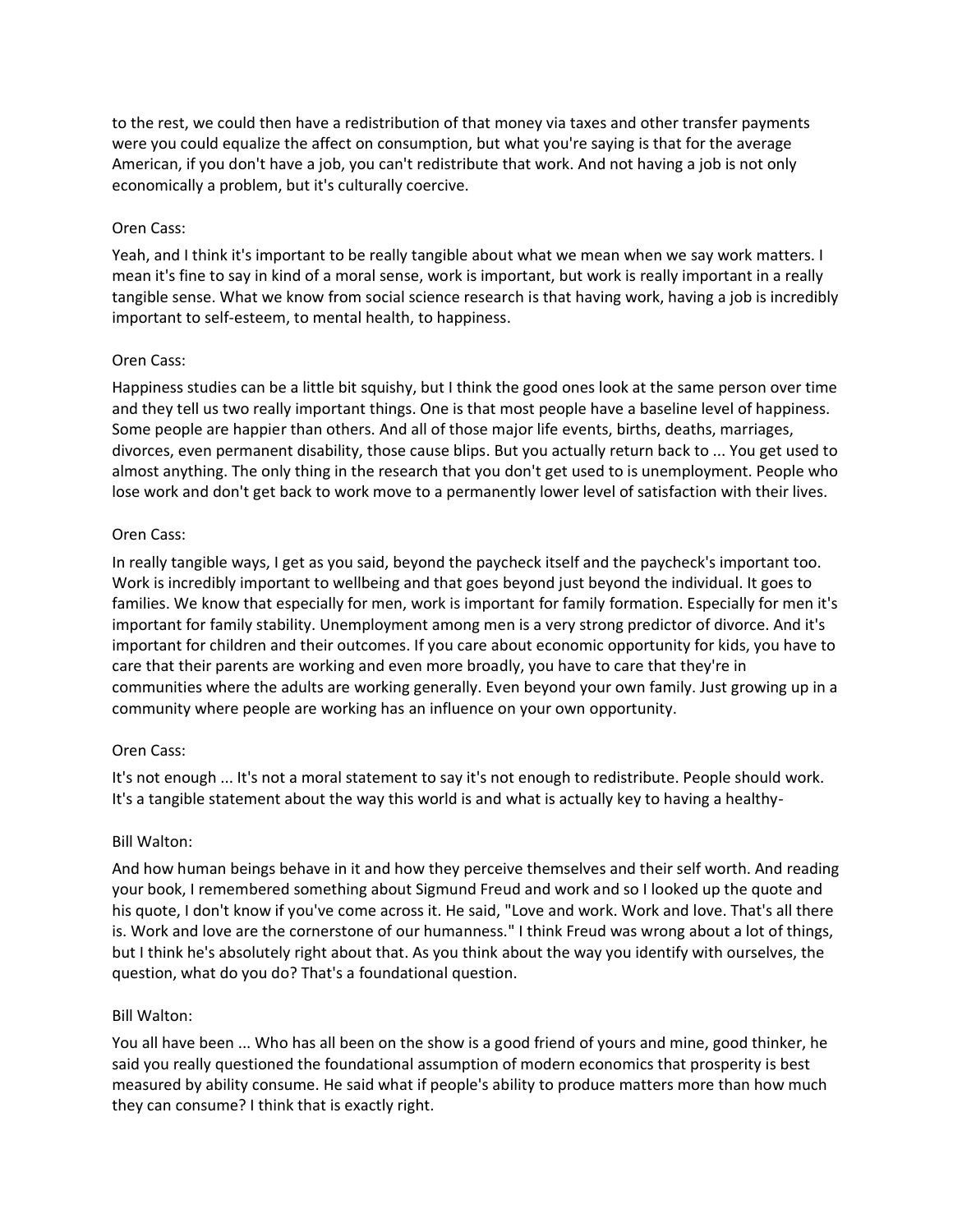## Bill Walton:

But how does this translate? I know I want to get into descriptions of the problems, but let's say, okay, we're going to be setting presidential policy for the next president or this president. How does this translate it into specific policy actions that would emphasis work over consumption?

#### Oren Cass:

I think that's exactly the right question and the way I think we have to think about it and where I'd love to see more of our policy debate focused is on the health of the labor market. The labor market is the mechanism of our economy that determines what kind of work is available, who's available to do the work, what it pays, where it is. And if you actually care about work and again to emphasize not just work for the sake of work, but work allows people to support their families and communities, then you have to care about where the labor market comes out. And the key gap here that I think hoses such a challenge for our orthodox on both the left and the right is that there's nothing in economics that says the most efficient configuration of our economy, the fastest growth, is going to be one that gives you labor market outcomes that you like.

#### Oren Cass:

The labor market left operate freely is going to give you an efficient outcome, but if you actually have a social preference, if you actually care about what that outcome is, then you have to care about where the labor market comes out. It's not enough to say whatever it gives us is a great solution. So what I think what that means for policy then is not well okay, just going in and coming in to particular result, right? I think for left and center folks in particular, the impulse is then to say, well great. You raise the minimum wage. You create a job guarantee. You can intervene in markets in all sorts of ways, especially in the long run tend to make things worse.

#### Oren Cass:

If you actually want a healthy labor market, then you recognize that a market is a processing mechanism. It takes the conditions that it operates in and it spits out a result. If you want a different result, then you have to look at the conditions, so it's actually core structural questions about how we organize our society. How we regulate our economy. How we educate young people. How we interact in the global economy and define our borders. Those are the kind of things that we have to focus on.

#### Bill Walton:

I want to drill in to how we actually implement something if we wanted to emphasize ... I was CEO of a public company and you have certain agendas, certain expectations, maximizing shareholder wealth, revenue, earnings, so on and so forth. And driving costs down is also one of those things that helps you get your profits up and we've seen a trend in 50 years where a lot of decisions by major corporations have been gee, I could make my sweatshirts more cheaply in Thailand than I can in Tennessee, and so therefore, we're moving everything to Thailand and the people who used to make sweatshirts in Tennessee are kind of looking around for what else is there is do in Tennessee.

#### Bill Walton:

How would you ... And this gets into thorny areas for those of us that believe in free trade. How would you go at that problem? What would you say? Assuming you weren't done prompting them, you'd just tell them. You can't leave.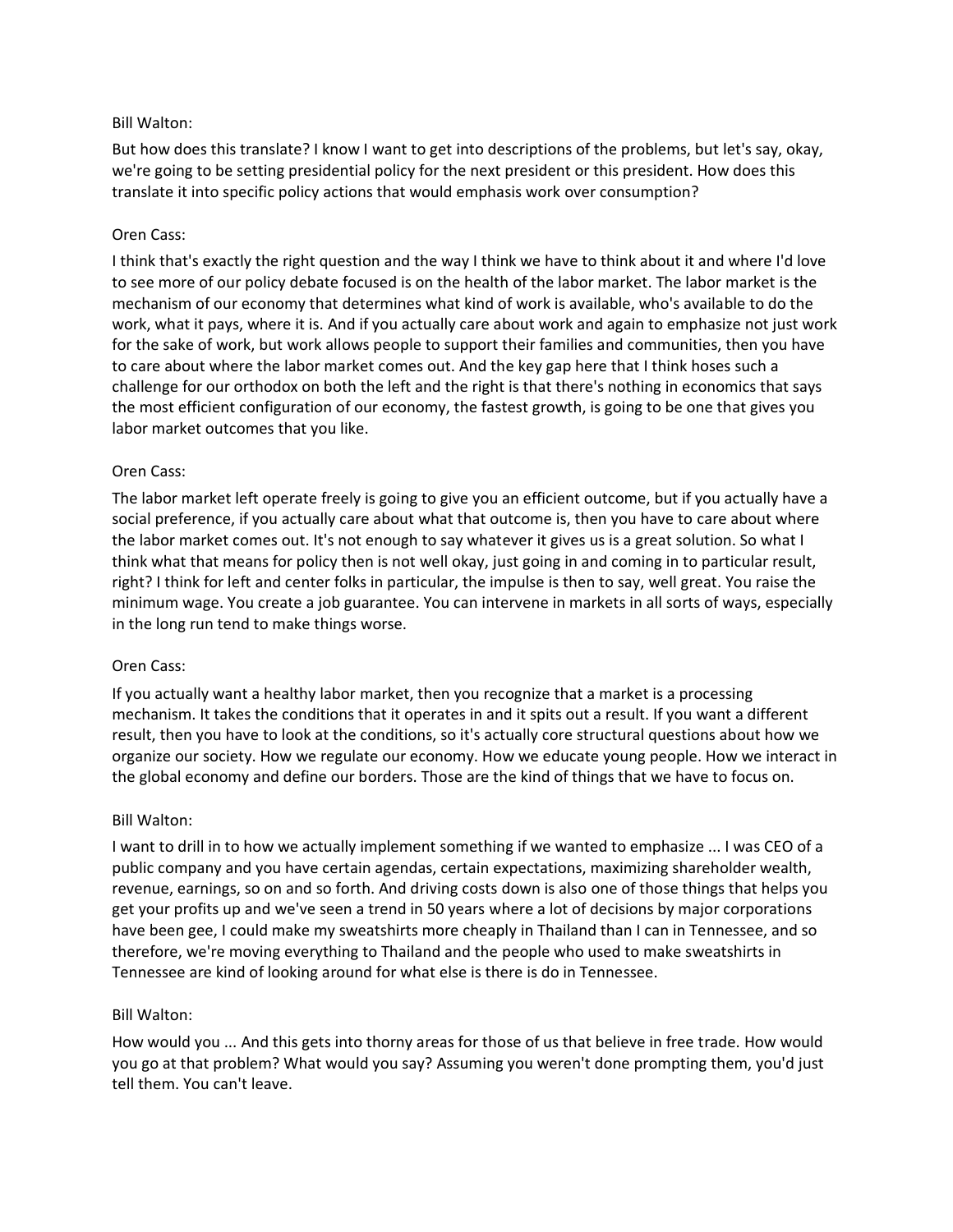Right I think it's a great example to work from and I think the crucial thing to recognize when you talk about that example is you're actually talking about two different things happening. One thing is you're talking about the disruptive effect. That we used to make sweatshirts for our economy one way, and now we're talking about making them another way. There's a lot of things that cause disruption in the economy, right? You could also say we brought robots into the factory and then we needed fewer or different workers who could make the sweatshirts more cheaply.

# Oren Cass:

That kind of disruption can be a very good thing for the economy. What's gone wrong and what we have to worry about is when you go make those sweatshirts in Thailand and there's nothing else that we make here instead. In other words, when you think about trade in the abstract, the word trade means a trade, right? If Thailand is going to send us the sweatshirts, in theory, we should be sending them something in return. If we do, then the effect on the labor market can be a very good one because you've just brought in this new supply of Thai workers who can produce for our economy. But you've also brought in a new set of customers somewhere else in the world who want to buy what our workers can do.

# Oren Cass:

And so what's gone wrong with trade I don't think is the fact that these disruptions occur. Creative disruption is key to rising productive and rising prosperity. What's gone wrong is we've pursued a model where we said, that's great. Move the factory to Thailand where it's cheaper and we don't care if there's something else that we get to make instead. In fact a lot of the formal economy arguments, if you just care about consumer welfare, you actually celebrate if we don't have to make anything else instead. Right? You say isn't this terrific. China or Thailand is sending us all this stuff and we don't even have to send them anything in return. What a great deal.

## Oren Cass:

That's what a trade deficit is in a sense. And from a consumer perspective, a trade deficit can be a great thing, but if you actually care about labor market health, then the trajectory of our economy and the opportunities for our workers, then you actually have to worry about trade deficits and say that trade has to actually be trade. There actually has to be something that we're making in return for the things other people are making.

## Bill Walton:

Well I ran into this ... I didn't personally ran into him, but the county I live in Virginia, Rappahannock we had an actual blue jeans factory there and the year after NAFTA came in, the blue jean factory was shut down and we had ... I guess we lost 70, 80 jobs and so the question that I ask now as a former, maybe a reformed pure free trader, is gee, is the country better off because we can buy sweatshirts for 40 cents cheaper at Walmart or would we have been better off if those 80 people still have their jobs in Rappahannock.

## Bill Walton:

And when I've raised that with my libertarian friends, they basically take my head off and they say you can't ... You're not seeing this right. You're taking the benefits for those few 80 people and you're making everybody else pay for those jobs. And that's inefficient and that's a bad thing. Thoughts?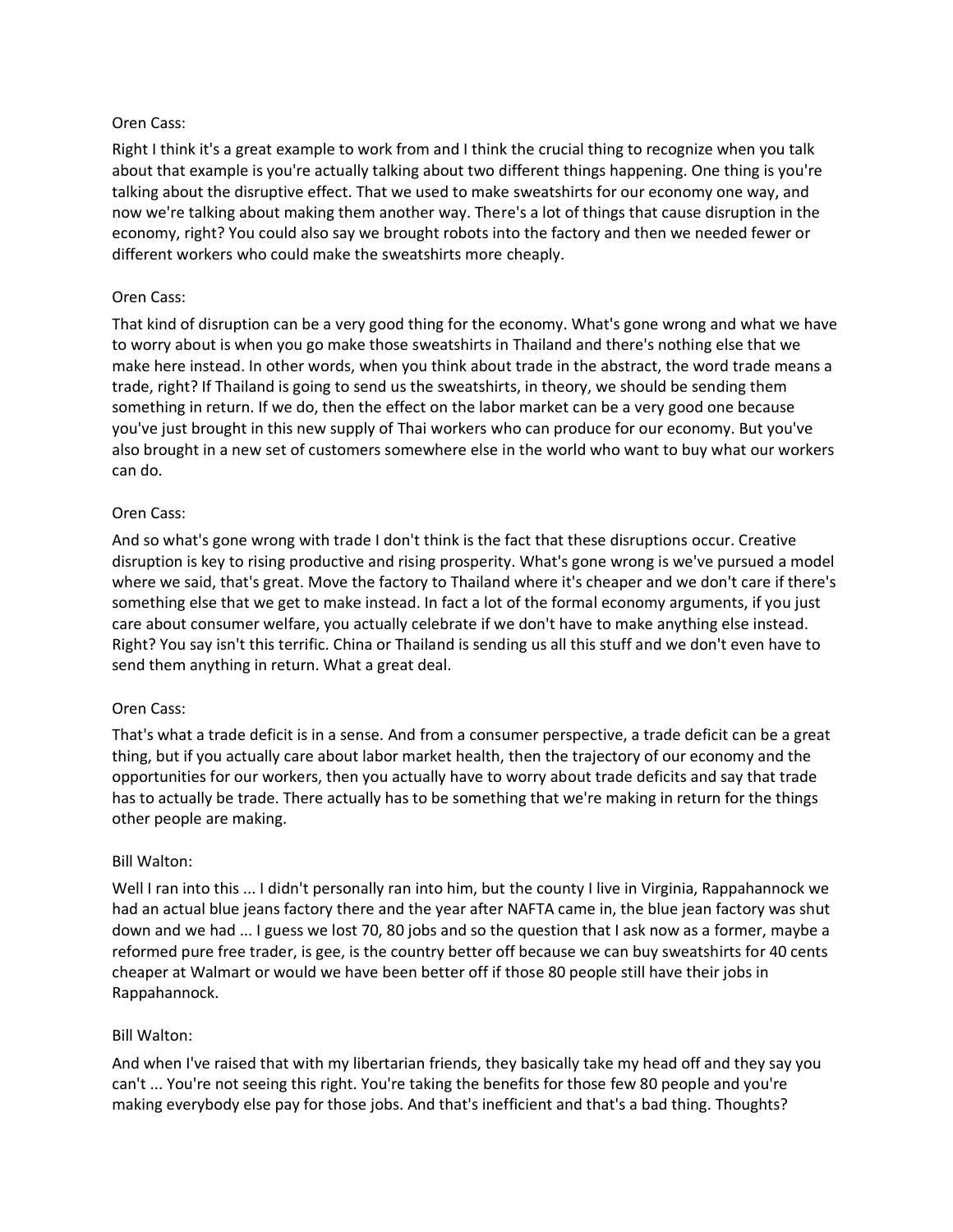In part it is and that's why I emphasize this balance question. That if we just try to preserve specific jobs and say we don't want ... We want to avoid layoffs, let's say.

#### Bill Walton:

Yeah.

## Oren Cass:

You can do that but I think your libertarian friends are right, that the costs economy wide, especially over the long run, are going to be much, much larger than what you're gaining. And so I think we have to recognize that over the entire course of American history, those kinds of disruptions have occurred. Things have been made in different ways. You could ask the exact same question about bringing more technology into that blue jeans factory, so that now they only need 40 people to do the work they used to use 80.

## Oren Cass:

You could ban the technology. You could go all the way to the chairman male model of saying well if we make them sew the blue jeans by hand, they'll have to hire 80 more people. And that's not a recipe for prosperity. We need the productivity growth. We want to be making things in efficient ways, but we need to be attendant at the macro level to the labor market conditions. We need to trust that as this disruption is happening, as people are being laid off, they're being laid off into an economy where they're going to be other opportunities for them. Not into an economy where there are no other opportunities for them besides a disability check.

## Bill Walton:

But how do we bring about that outcome? And how do we, as you point out some of the issues that effect the labor marker: environmental issues, labor laws, things like that which makes it tougher to employ people and therefore has made it harder for people to get good jobs because these things hurt their chances. And then you talk about turning a regulatory dial one way or the other to make sure that overzealous regulation doesn't throw people out of work when we could've struck a better balance. Who's turning that dial and what's the dashboard look like to make these changes?

## Oren Cass:

Well the regulatory dial is one of the most discrete ones where there's legislation you can point to. There are regulatory documents being generated by the EPA that you can point to.

## Oren Cass:

And let's go into that one in a moment, but to speak a little more broadly about it, once you start focusing on this construct of the labor market's health, are we happy with the labor market's equilibrium? Then it becomes very concrete to talk about well what are the conditions that influence how the labor market behaves? The regulatory environment is a great example on the demand side of the labor market. What are the things that influence where investments get made in our economy? What kind of businesses get built? What kind of workers, owners of capital want to hire and do they want to invest in their productivity?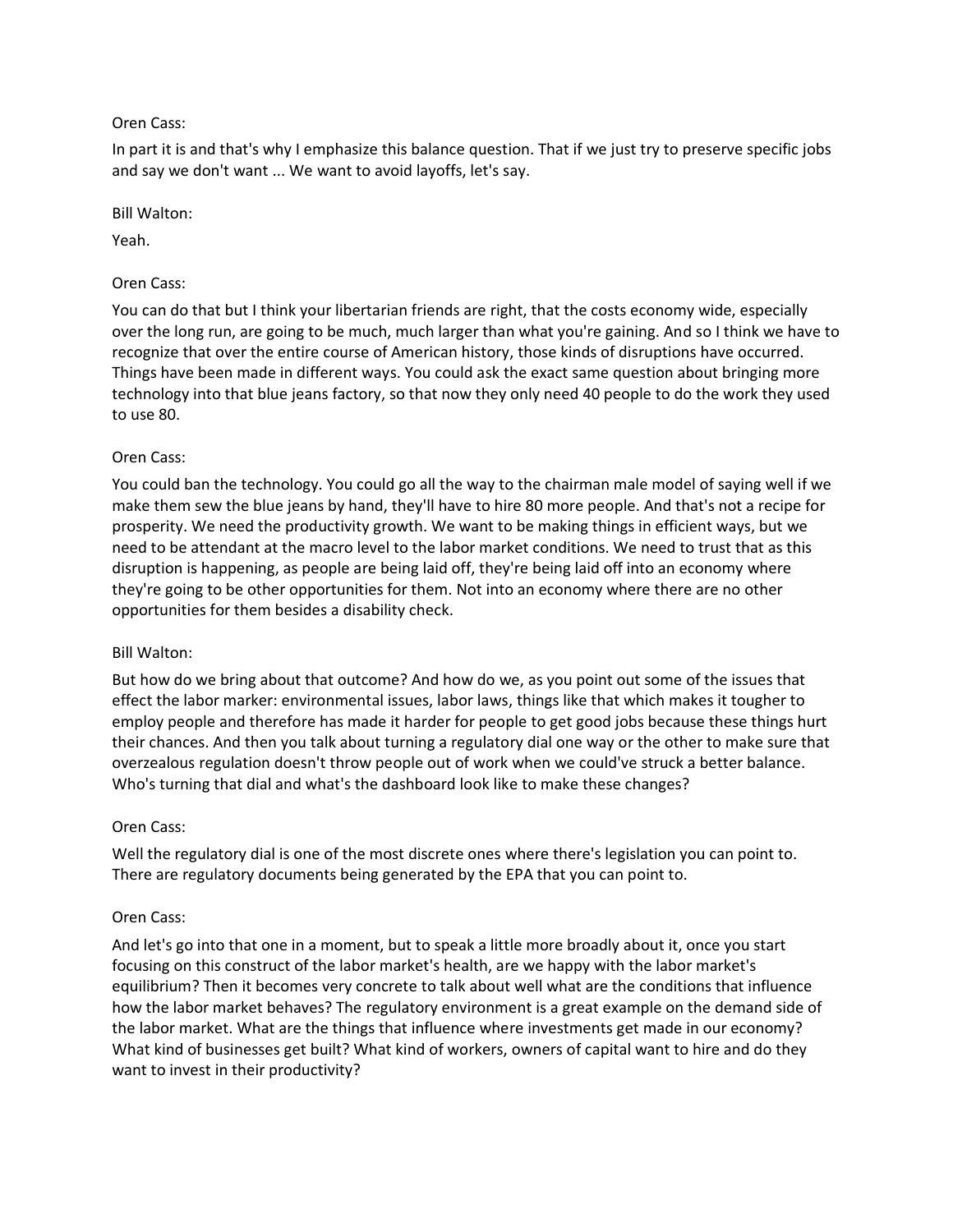And what we've done, again going back to the 1970s, is we've essentially said is we want to make it as hard as possible to do anything in the physical economy. We're going to have every imaginable type and really much stricter compared to Europe for instance, just incredibly tight environmental regulation that makes it especially costly to expand facilities, to build new facilities, to do major infrastructure projects. Then we're going to have a model of labor regulation that's going to make doing physical work, having large number of workers particularly risky and then on the flip side we're going to say actions in the finance and the technology sectors, that's going to be essentially a wild west where you go do whatever you want and you can generate very large profits, very high returns while using as few workers as possible.

#### Bill Walton:

Well and we've seen how well that can turn out.

#### Oren Cass:

Well and this is not counting on the table for-

Bill Walton:

No, I know.

#### Oren Cass:

[inaudible 00:29:17] to do more regulation of someone. It's just an interesting dichotomy to see where the investment and how we regulate.

#### Bill Walton:

You have a very interesting chapter in the book on the impact of environmental laws. Do we have any statistics on how many jobs may have been lost to overzealous environmental regs?

#### Oren Cass:

I've never seen a good statistic across ... I think there are two really useful ways to think about it. One is that we have really good economic studies of the specific [inaudible 00:29:47] act because the way the clean air act works depending on the pollution in your air, in your county, you can be designated as basically a good county or a bad county. And if you get designated bad county, you face much tighter restrictions.

Bill Walton:

Yeah.

## Oren Cass:

And you can do economic metric analyses that then compare what happens to industrial activity in the good versus bad counties and what you find is that the bad counties see much, much lower levels of investment. Many fewer, 25 to 45 percent decline in new facilities, loss of at least half a million jobs, substantial permanent declines in earnings for the people in those industries.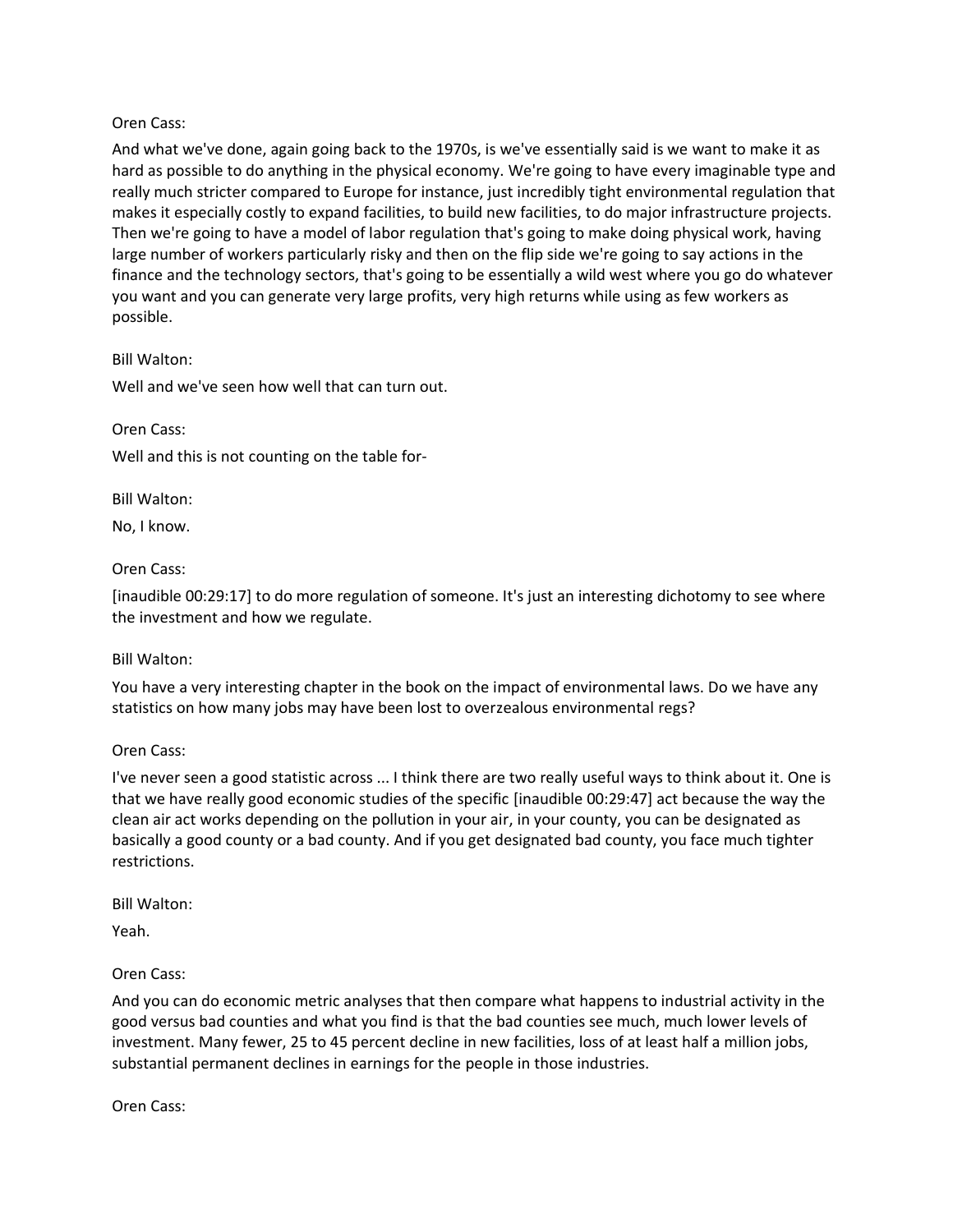And so that's one way to see the substance of it. I think the other thing that's important to recognize those is there's also the counterfactual that we can't know for sure, which is that we never in our cost benefit analyses and we never if we try to do economic analysis, there's no way to know what could we have accomplished if we hadn't had all of these restrictions.

# Oren Cass:

And so I always point to the example of fracking. Where if you think about all the controversial over fracking right now and imagine right back to when those initial natural gas wells were being fracked. Say they'd been on public land. Say there'd been a bunch of protests and EPA came in and said we're going to ban fracking. At that point, if you had done the analysis, how many jobs would have said you were killing? 500? 1000? You wouldn't know that. The counterfactual is that if you actually let the fracking boom happen, you're talking about hundreds of hundreds of thousands of jobs, hundreds of billions of dollars in investment and the U.S. becoming the world's leading energy producer.

## Oren Cass:

We know that we have cracked down so aggressively, we can see discrete places where it's had affect and it's more of an open question. How much better could we have done if we continued to value this kind of industrial activity?

# Bill Walton:

You know, going deeper into this, it's not just about the economics. One of the things that's fascinating is that we both will agree that economic growth is extremely important and that increasing wealth overall is a socially good thing. It allows us to do a lot of other things. It frees people up from certain drudgery type jobs and so on and so forth. We're not saying growth is bad, but there are trade offs that you're talking about and that getting at this a little deeper though, it seems like we're overvaluing economics. We're overvaluing just the financial impact of everything. We talk about tax policy and regs and stuff like that, and we do the economic analysis, or we do a static budget or a dynamic budget or whatever, it's all about the symbols in the spreadsheet. And not necessarily about the underlining lives.

## Bill Walton:

And where you're going with this is ... Was it George Will that wrote a book called State Craft is Soulcraft?

## Oren Cass:

Yes. I like that book a lot.

## Bill Walton:

I must admit, I never read a lot of it, but I love the title. It seems like you're getting into the state craft as soulcraft business with this book. Thoughts?

## Oren Cass:

Yeah, that's my hope is that's part of the discussion and I think it's important to recognize that it's not just to say I agree that there's a lot that's important besides economics that needs to weigh into the equation, but also to recognize that we have something of a knowledge problem. Which is that the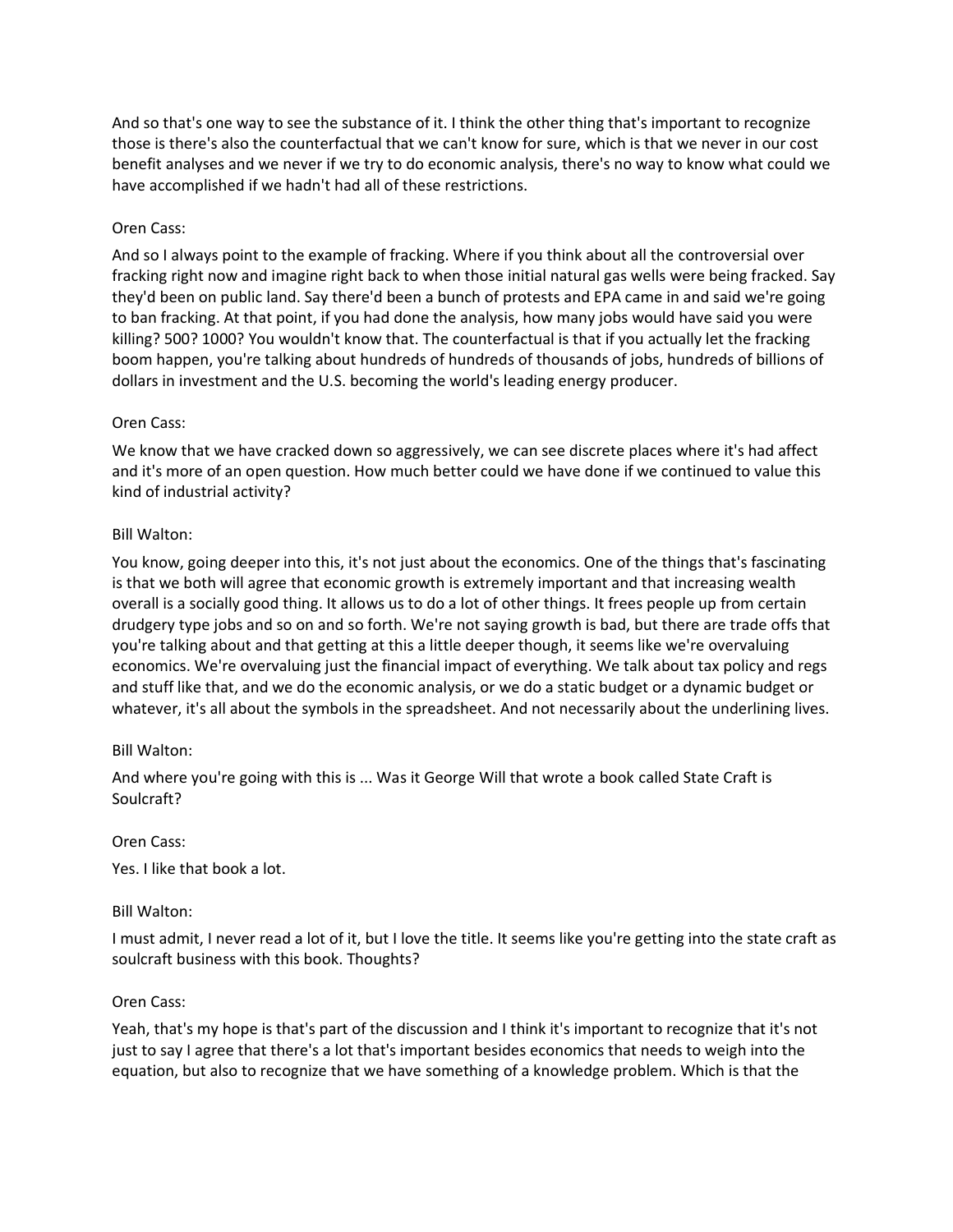models that we are able to build that tell us how to promote economic growth are by necessity narrowly focused on the things that are easiest to quantify.

#### Oren Cass:

We have out to multiple decimal points models of what the effect of a given tax rate is on your annual GDP growth. And so that prompts an awful lot of debates about how to promote GDP growth with tax policy. I think tax policy is relevant to GDP growth. I think at the end of the day though, what we've seen over the long run in human history and across countries is that GDP growth is a product of a healthy society. Specific policies, the incentives, these things matter-

Bill Walton:

Right.

## Oren Cass:

But so does whether or not kids are being raised in good environments. Whether or not your communities are healthy. Whether or not people feel optimistic and included. And so just because I can't give you an economic model with a score on what the cost of losing those things is, it doesn't mean it's not important. And I think we should take notice that after so many years of trying as hard as we could to quantify and focus on economic drivers of economic growth, economic growth is kind of stalling out. Productivity growth is at an all time low. And so I think we would benefit from as you said, emphasizing that economic growth is incredibly important. But thinking of it more as an emergent property of a healthy society.

## Oren Cass:

It's not that we go for the growth and count on everything else we like to come out of it. It's that we need to have a much more serious conversation about what we actually like and what we actually care most about in society and have a little bit more faith that when we get those things right, growth is likely to be one of the things that comes with it.

## Bill Walton:

You've stipulated the idea that work is essential to all of us. I heard Freud's phrase a little differently. It's our link to reality in a way. It's the way we know we're effective in the world and any work. It's not just being a nuclear physicist. It's working on a machine in a plant or even pushing a broom in the plant. You've got a piece in the world and you're doing something and you can feel good about that.

Oren Cass:

Yes.

## Bill Walton:

If you're able to earn enough to support a family. One of the things you say is the role of work in America would be for people who are working to be able to support a family and support the community and their cities and their towns where they are in a way that made them feel like they were contributing citizens.

Bill Walton: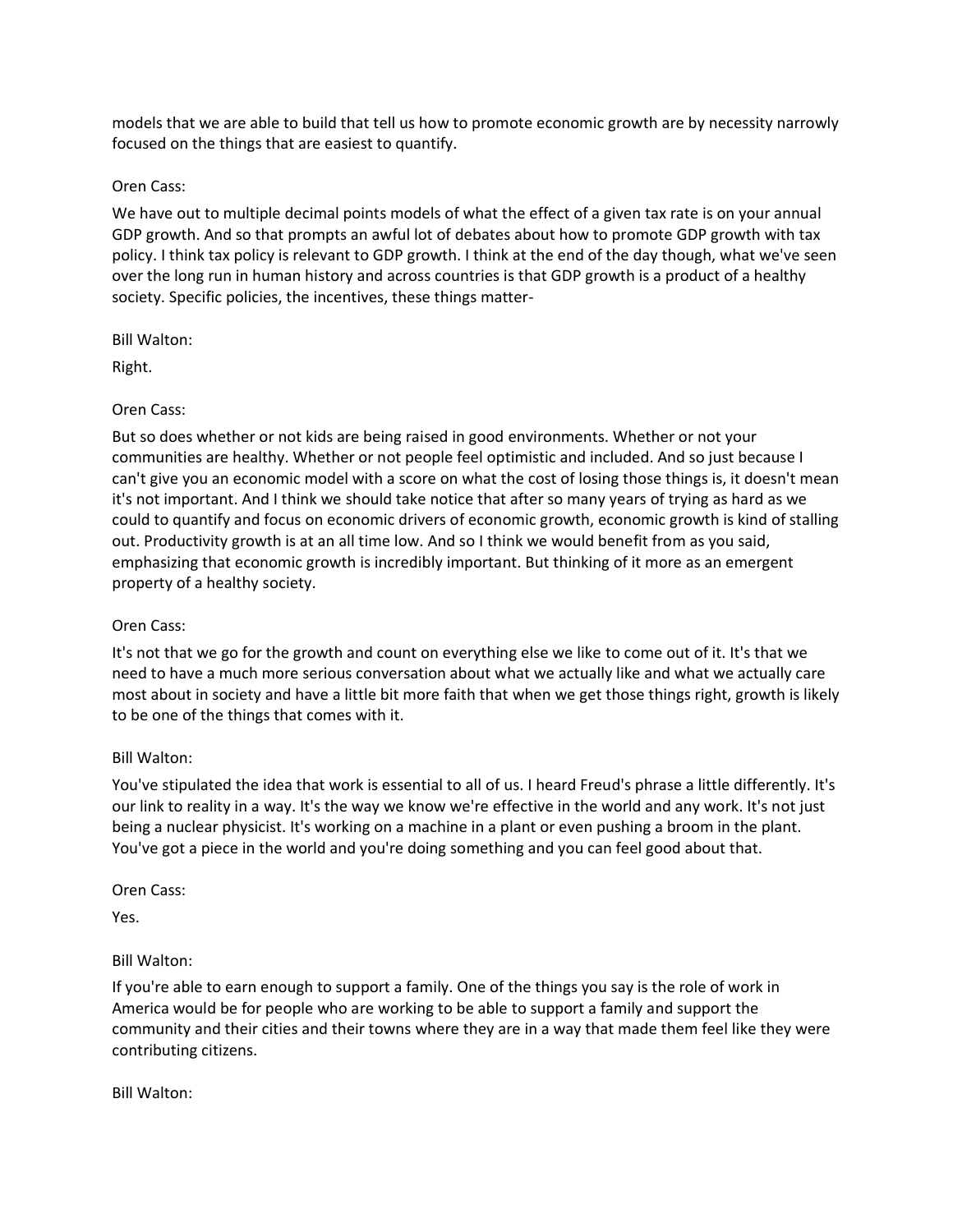Did I capture that right? I didn't find your quote, but am I paraphrasing your?

# Oren Cass:

That's right and I'm glad you're pushing on that because you know I said earlier it's important to focus tangibly on why work is important and not just say to make it a moral point. And so I think step one in that is to recognize all the critical links between work and all of these personal and social outcomes we care about, but then you still need to explain the why. If the reason why work is so important to mental health and raising kids and so forth was because getting up at the same every day is key.

# Oren Cass:

If that turned out to be why work matter, then the answer to all this would be free alarm clocks. You're asking exactly the right next question which is okay, even if we agree work matters, we still have to agree why work matters.

Bill Walton:

Right.

# Oren Cass:

And the further we go down this, the more it becomes a very philosophical discussion and we have to relay a little bit more on our intuition and our experience. But fortunately, we have a lot of intuition and experience in our society to draw on and I think what you described is exactly right. That work for individuals provides a sense of purpose. It responds to the obligations that if have been defined by the person to be a productive contributor, to be self sufficient. And it provides the means by which they then fulfill those obligations.

## Oren Cass:

It then also has a lot of just really useful tangible day to day effects. I joked a little about getting up on time, but getting up on time is-

Bill Walton:

Well no, that's actually ... That's a good thing.

# Oren Cass:

Having somewhere to go every day, paying attention to your personal hygiene, having other people ... The other orientation that comes from having to care about coworkers and customers. All of those things are critical and it's also really important to think about the flip side of it, which is what are people doing if they're not working? Now there's this kind of debate about universal basic income and if we just embrace this redistribution model of sending checks to people who don't work, well it could be great. Maybe they become poets and start businesses and learn how to paint-

Bill Walton:

But that's not what happens.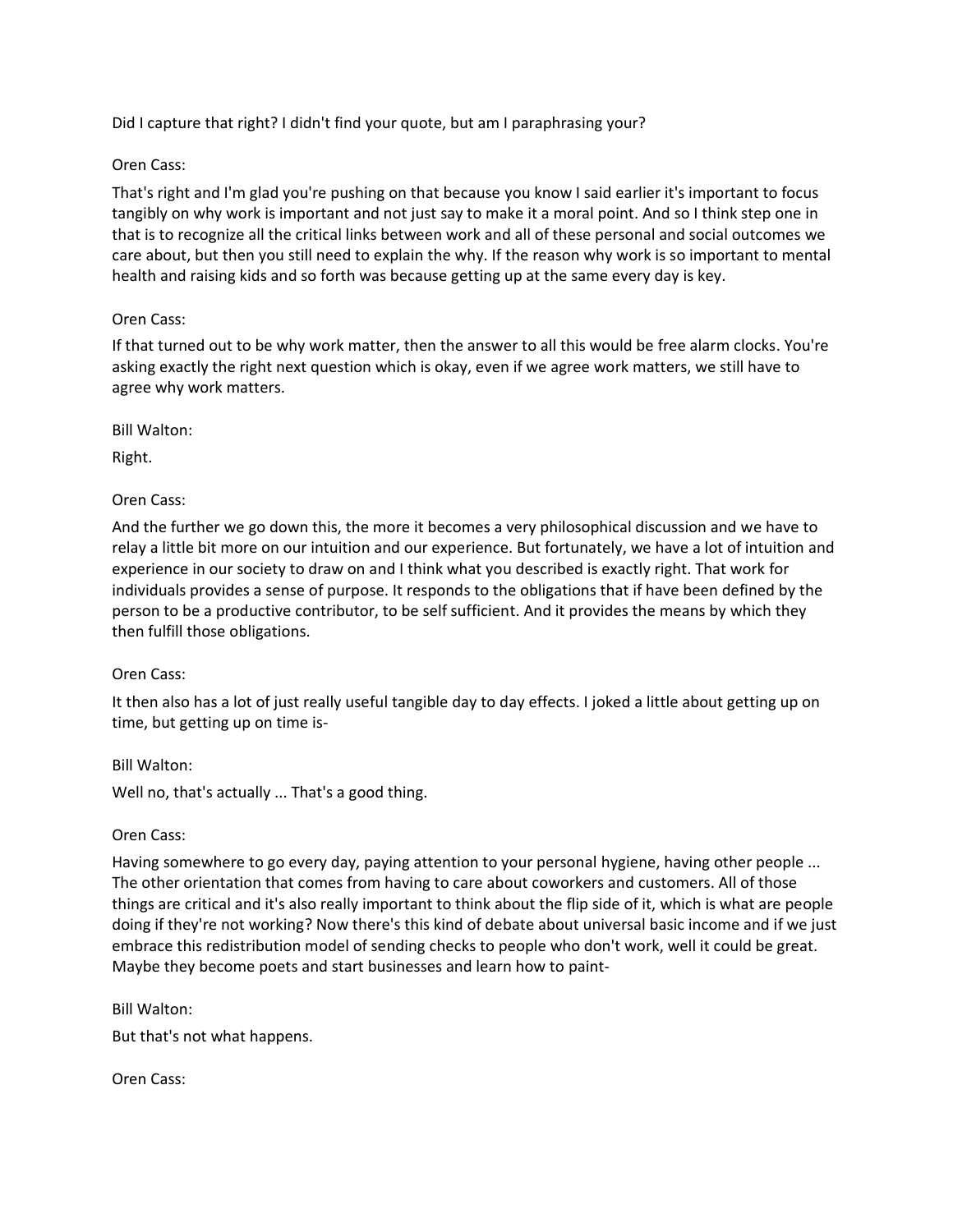No. Look are there individuals who would do that? Absolutely. We have pretty good data actually, especially for young men on what they do when they're not working. And it's not those things, it's sleeping and watching TV.

Bill Walton:

Well one of the-

Oren Cass:

And that's not the right foundation for a society.

#### Bill Walton:

And there's even more headwinds than what we've talked about because there's a kind of demonization of work, or at least a demonization of certain types of jobs. There's an article I saw recently and are 40% of the jobs in America dead end jobs? The left I will say it's the left has been demonizing work and demonizing certain types of jobs and really emphasizes only the money parts of the jobs and none of the other cultural and psychological benefits of jobs. We now with AI, artificial intelligence, have some very, very smart people in Silicon Valley saying well look, when we succeed, what we're working on, 90% of America won't be able to have a job, so we're just going to have to ship them money while we fiddle with the artificial intelligence machines.

#### Bill Walton:

I think it's a pernicious idea. I think it's wrong, but that's out there.

## Oren Cass:

Well I think ... We agree. I should say that I think you're letting the right off too easy when you say the kind of dead end job mentality is a left-

## Bill Walton:

Well it could be. I'm a partisan. I'm a partisan.

## Oren Cass:

I think if I had to assign the blame, I think maybe more pernicious on the left, but there's certainly no share of folks right of center who have certainly similar attitudes in their own lives that they'll express off the record, whether or not they find it politically viable to express them.

#### Oren Cass:

And so I do think, we should talk about AI, but even just ... There's a cultural decision to have here about again if we think about why we value work, why work is important, what the cultural salience of it is and what it means to have respect for the work that you do and to realize that there cost of a dead end job is nonsensical because the point of work isn't to move up an organizational chart. THat's fine if your personal goal is to move up an organizational chart, but for the reasons we were just discussing about why work matters, organizational chart is besides the point. Work matters because it's something that you do that makes you a contributor. And it's something that allows you support your family and it's something that gives you purpose and it's something that gives you interaction with the outside world.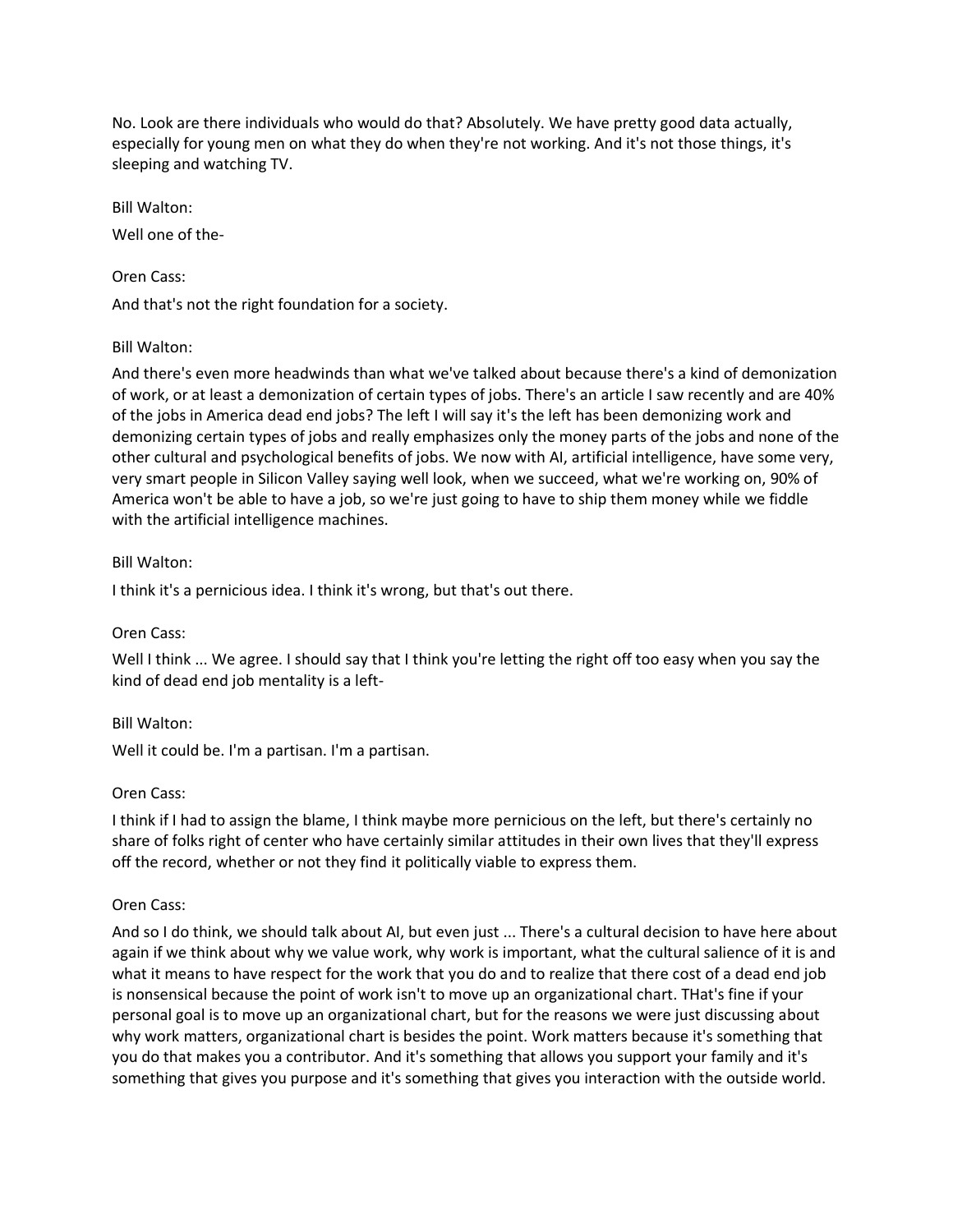And none of those things have anything to do with an organizational chart. Frankly, a lot of the jobs that we consider high status jobs, don't look so good on those metrics. A lot of what we would call lower status jobs, folks who are working harder for less pay, are really important roles in our communities, by any objective measure, those should be the high status jobs. I'm not here to change human nature, but I do think we should really aggressively reject the concept of dead end job and say that's not the right way to talk.

#### Bill Walton:

Well we've got a cultural bias now against these type of jobs and it's really out there. You point out that we need to accept this as a fact of nature, but in fact if our leaders, if people on TV, if people in the media, if everybody gets behind the different attitude about work, there's a whole lot we could do, a whole lot of levers we could push that would be cultural levels and let levers and not necessarily just policy levers, and that would change the landscape.

#### Oren Cass:

Yeah and I think the way to understand what's happened is this is the cultural side of the economic trend we've just been talking about, which is to that underlining all of this is this shift toward a focus on consumerism and kind of individual happiness as we see it through a consumer lens and then in economic terms, we've talked about what that meant or just kind of redistributing economic pie rather than focusing on production, but the exact same thing has happened in cultural terms as we've started to treat the job as something that's ... You should be following your passion and doing what you love and changing the world and that work is your path to self-actualization.

#### Oren Cass:

And again if that's how someone feels about their job, that's fine. But as we've started to define that as what a job is good for, that it's not about fulfilling obligations and supporting yourself, it's supposed to be what makes you happy and is fun and gives you meaning. Most jobs aren't going to be adequate by that standard. And so just in the economic spear, we have to resist this idea that whatever you think makes you happy in the moment is actually what's going to make us happy.

## Oren Cass:

It is this parallel cultural discussion that has to happen and as you said, it's a cultural discussion that can happen. I don't know if you remember there was this fight a couple ... A controversy a couple months ago over so called job shaming where a former star from the Cosby show got photographed bagging groceries at Trader Joe's and some tabloid was trying to do this to embarrass him, and there was this tremendous outpour of rejecting that and saying wait a minute, that's wrong. This guy is working in his community to support himself and his family. How disgusting that you would try to shame him over this. And there was unanimous agreement on that point.

#### Oren Cass:

I actually take that to be good news. I think if people realized that this mattered that how our culture thinks about work, what it means to typical workers, that that's important. We already have agreement on the underlining point that we should respect those things. We just need people to realize that this is actually an important thing to bring to the forefront of what we're focused on in our society.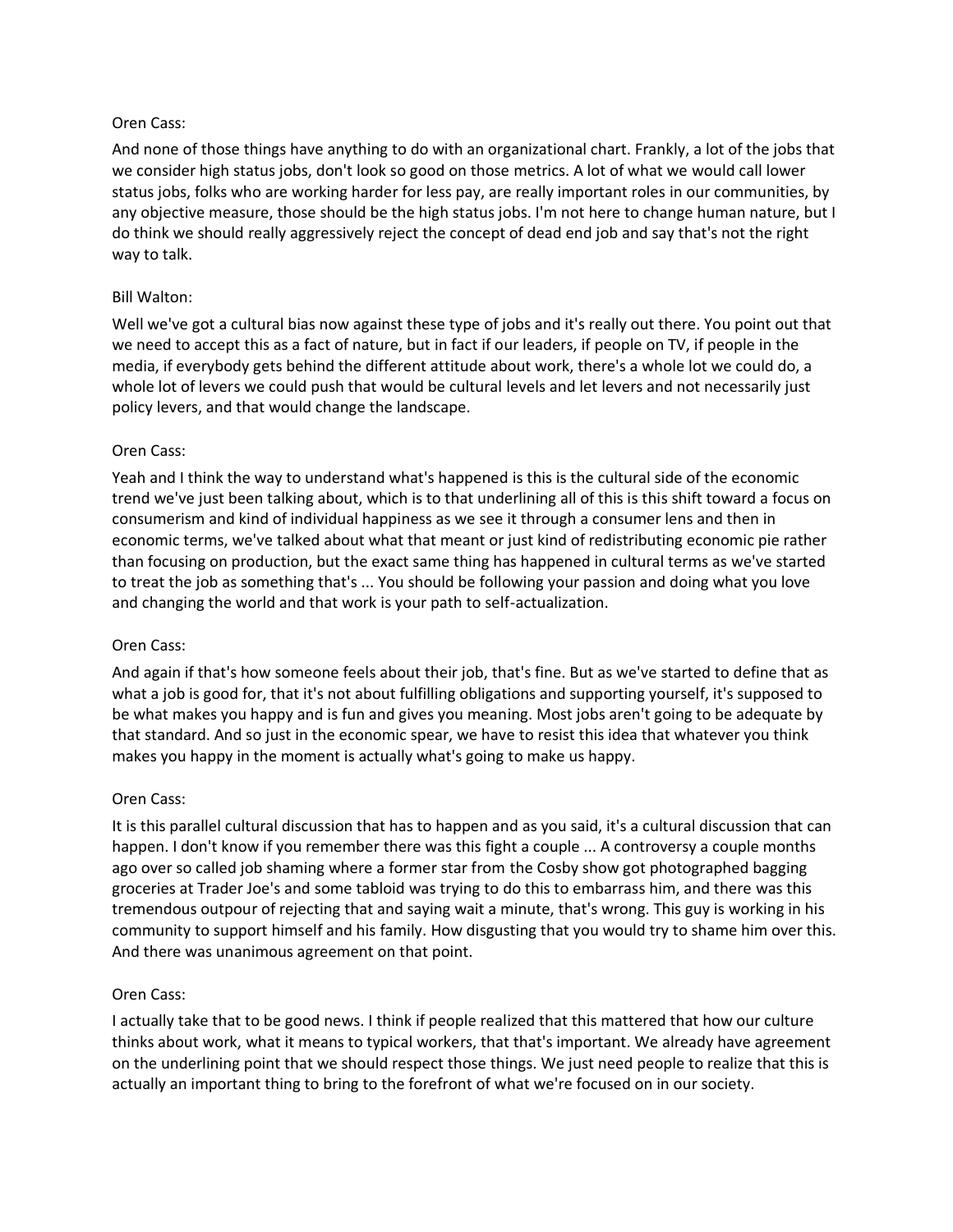## Bill Walton:

I need to interrupt just a second here. It's in Oren's contract. His book, The Once and Future Worker: A Vision for the Renewal of Work in America, hardcover Encounter Books. It's available instantaneously on Kindle through Amazon and as we happily pointed out in the beginning of this show, the hardcover has been sold out. It's in the truck and you can probably get a hardcover probably in the next couple of weeks, beginning of 2019 sound right?

Oren Cass:

Yeah, just go order it and they'll send it to you as soon as they can.

Bill Walton:

Okay.

Oren Cass: What do you have to lose?

# Bill Walton:

There's a lot to cover in your book. It's just very interesting and it goes pretty deep into things that are I think people need to be thinking about. One of the things I wanted to get at is the prescription. We've got the diagnosis and you've mentioned three major reforms. You talk about a shift in the safety net, reestablishing income gap, and then the flexibility of a safety net and so on and so forth and could you elaborate on the reforms in the few minutes that we've got left?

Oren Cass:

Yeah, sure. As you've said, we've talked about a bunch of areas of reform in terms of regulation, in terms of how we think about trade. I think there's a lot to think about in terms of education.

Bill Walton:

And you have one big one. I set you up for your big one, so I want you to-

Oren Cass:

Yes and organized ... Well I always want people to realize that it's a lot of things that you don't intuitively think are oh that's connected to these problems that we're having.

Bill Walton:

Yeah.

# Oren Cass:

College for all. It's a big part of the problem we're having. Cheering on the demise of unions. It's a big part of the problem that we're having. But as you said in kind of public policy terms and what we think of as the federal government, the big things that we fight about in Washington, one of the huge ones is our safety net operates.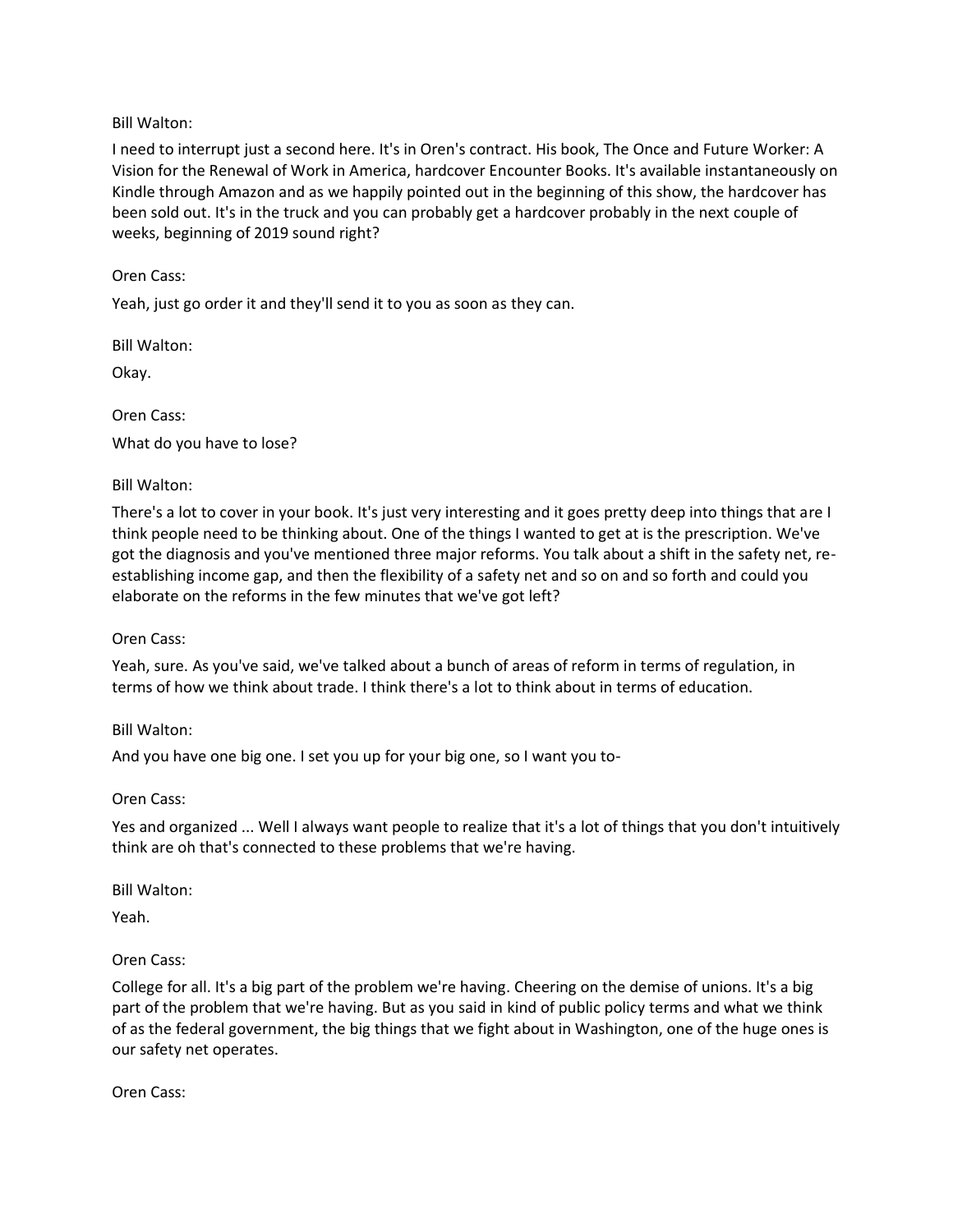From a consumer focus model, as that was taking over in society, it's when we launched the war on poverty and had this really aggressive effort to say look we can address the problem of poverty in this country by creating enough programs to give people the things they need to raise up their material living standards.

## Oren Cass:

And so at this point we have a safety net that we spend more than a trillion dollars on every year and again by its own definition, it has succeeded. In material terms, we've done an incredible job of meeting people's basic needs and reducing what gets called the consumption poverty line.

# Oren Cass:

But as is implied in that, meeting the consumption poverty line doesn't actually lift people out of poverty. It just assures they're going to need the same thing again next year. And in fact when you do this approach you have a huge problem which is that you create a system that says, here's everything you get if you're not working and as you start working, we actually start taking these things away. Economically you actually discourage work in a lot of cases and culturally you take away this idea that work is sort of the fundamental path to supporting your family because not work starts to kind of look a lot like work.

# Bill Walton:

You know, Section 8 housing, housing policy where you get subsidized housing and then if you start making money, you lose your housing and that's not really an incentive.

# Oren Cass:

Yeah. That's right. Some of these firms, Section 8 is kind of a perfect example of where it's kind of binary, right? Either you have the housing or you don't. The entire disability program has a similar problem where almost by definition the premise is to get the money, you have to show that you can't work. And so actually going and trying to work can disqualify you.

Bill Walton:

Yeah.

## Oren Cass:

But then even when you're talking about food stamps, the more money you earn, the less food stamps you're eligible for and so on. And so the alternative to this is I don't think should replace all or even most of the safety net, but should be part of the discussion is what I call wage subsidy, which is the idea that just like we take money out of every paycheck-

## Bill Walton:

This is the big idea in the book. This is the all roads lead to this or is this one of many ideas? Knowing you, you've probably got 30 or 40 other ones, but let's talk about this one.

## Oren Cass:

Yeah, I'd say it's one of many. It's certainly one that people are interested in talking about. It's certainly the most expensive one, which in a sense makes it the biggest, but in another sense makes it's the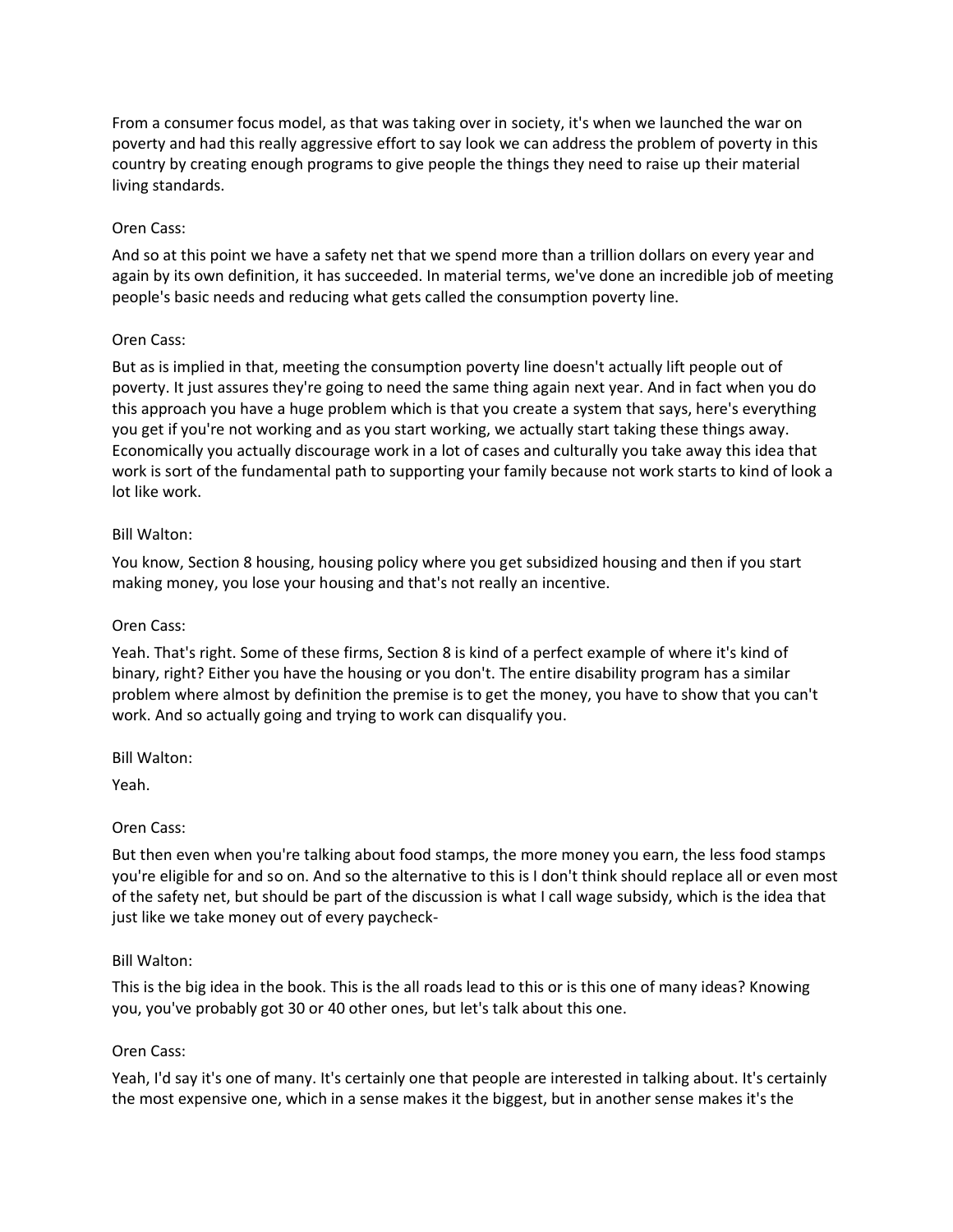hardest. A lot of the other things we've talked about, the nice things is, it's not a budget issue at all. It's a structural issue.

## Oren Cass:

But certainly in budget and spending terms, it's the big one. Just like we take money out of paychecks for payroll taxes from your first dollar earnings, we could put money into low wage paychecks and right under your tax withholding line, you could have a work credit line. That puts money into your paycheck so your \$8 an hour job suddenly becomes an \$11 an hour job and if you did that, you get three really powerful affects. The obvious one, but the one I think is the least important, is you get more money to low income households. And on balance, that's a good thing, but as we've been talking about, we've had lots of ways to get resources to low income households. And that's not sufficient.

## Oren Cass:

It also has really powerful labor market effects on the supply side when you think about the perspective of workers. It makes jobs much more attractive to take. You're going to make work much more attractive relative to non work and it's going to right there in what looks like the wage you're being offered. You're going to get people back into the workforce, get people stepping on to that first rung, get young people seeing this as to start doing, but then the other side is going to have an effect on employers.

## Oren Cass:

This is something that some people criticize the wage subsidy for, but I think is a benefit, probably less than half, but a portion of the benefit goes to the employer too when you subsidize something you encourage both sides of the transaction. And so you're going to make it more attractive for employers to create these kinds of jobs. Instead of today where if you are a low wage employer, we attack you and shame you and treat you as if you're doing something wrong-

#### Bill Walton:

Yeah.

## Oren Cass:

Again both socially and economically, this policy says, no you're doing something really socially valuable, investing in this kind of business, focus on these kinds of work.

#### Bill Walton:

As a business owner many times over, I would love to have something that would subsidize hiring somebody that I couldn't otherwise hire. Because there's a certain level of satisfaction. We talk about noneconomic, there's an awful lot of satisfaction in bringing people into your business and helping them get good at what they do. Maybe promoted, maybe lose them because they go to somebody else because they've gotten so good. That's okay because that's part of the satisfactions of running a business.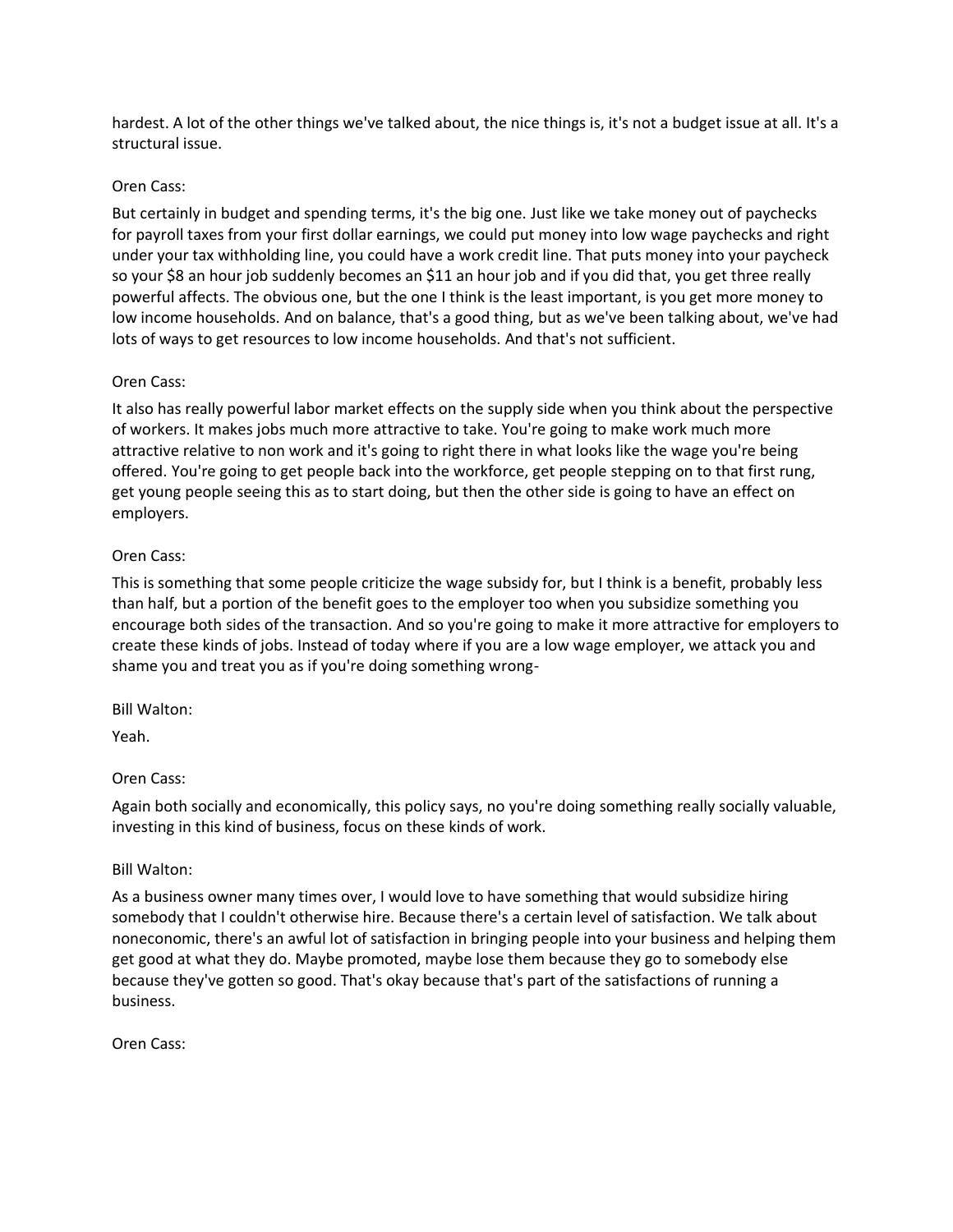That's right and I think most business owners feel that way and will express that sentiment as you did. The reality though is it's hard and it's risky. And so if it's something that has a lot of social value, we shouldn't shy away from the idea that we celebrate and want to encourage the employer behavior too.

## Oren Cass:

And so when you think about how do you make the labor market work better, how do you create more opportunities for workers, especially at the low end, if you want more of something, you can subsidize it. And so taking ... What I'm describing costs maybe 250 billion dollars a year, so taking about a quarter of our safety net and instead of saying almost 100% of our safety net is going to be either ignoring work or discouraging work, let's keep three quarters of it there. There are a lot of folks that really need that support and gosh, let's have at least a quarter of it focused on this model that actually encourages work and is attached to work.

## Oren Cass:

I think it would be an incredible step.

## Bill Walton:

Has this been tried anywhere? There was a universal basic income experiment in a couple of countries. It didn't work, but has this been tried?

## Oren Cass:

Yeah, so the wage subsidy delivered through a paycheck hasn't been used broadly. We have in this country as system called the earned income tax credit.

Bill Walton:

Sure.

## Oren Cass:

Which is supposed to be conceptually similar. The problem is it only goes to certain groups of people and it comes in a giant, a 5000 chunk at the end of the year. It's not the right way to do it.

## Oren Cass:

In the paycheck is the right way to do it. And Senator Marco Rubio and his staff actually went through the process of figuring out how to do it because they proposed it as a reform for Puerto Rico, who's labor market is especially broken.

## Bill Walton:

They could use some help in Puerto Rico.

#### Oren Cass:

Yeah and especially have these challenges on labor market and less on the workers, and so we know it can be done technically. We know that the effects of subsidizing work can be positive and create the kind of effects you want in the labor market. But doing on ... And I think piloting it first would be a very sensible way to start. But it's the right direction to push.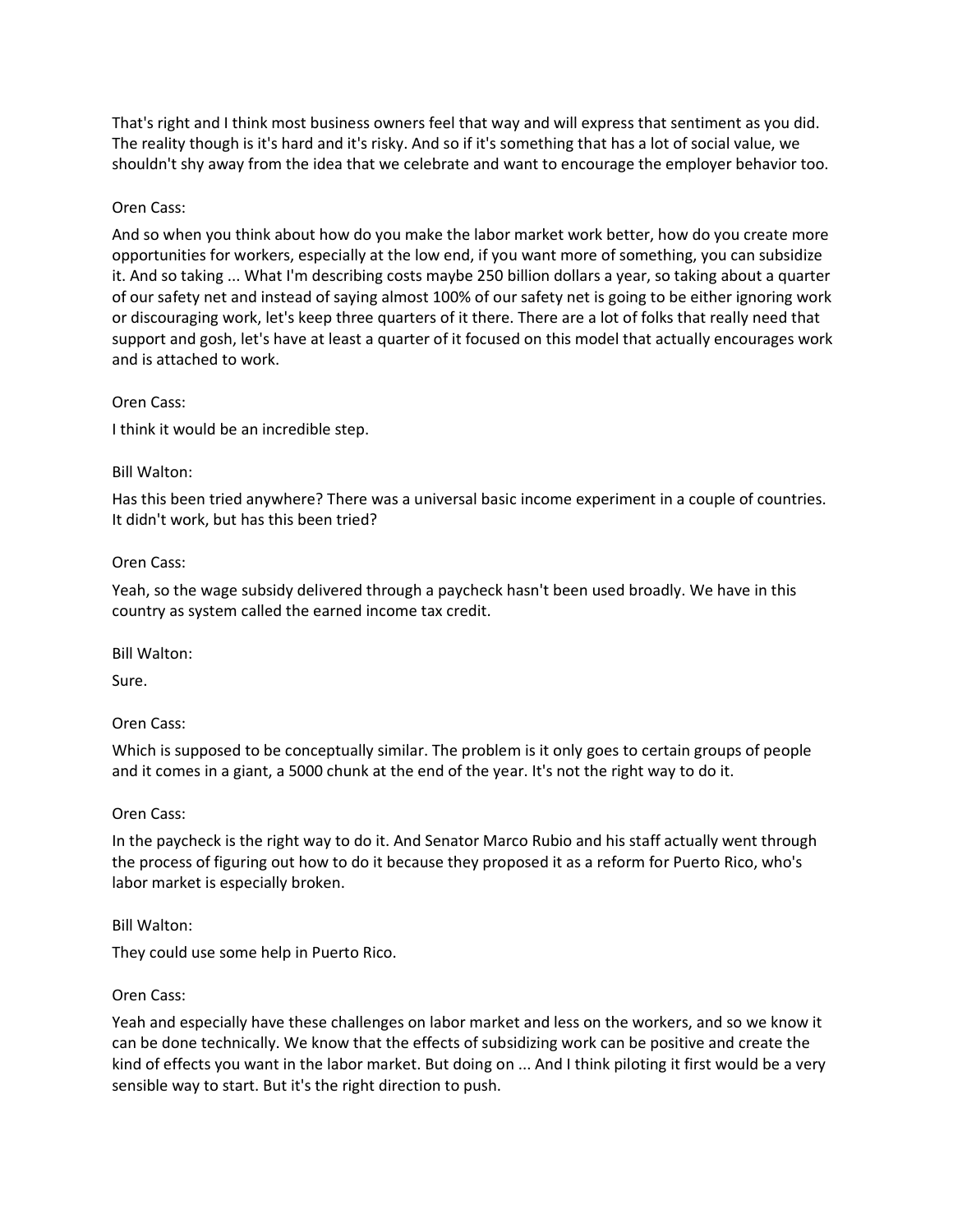Bill Walton: Oren, thank you.

Oren Cass:

Thank you.

Bill Walton:

Fascinating topic. You've dug deep into something. Hopefully we can get a sea change of ideas about this and get people thinking about work differently. I hope you're in the vanguard of that. Again, it's in Oren's contract, The Once and Future Worker: A Vision for Renewal of Work in America. Encounter Books. Amazon. Encourage everybody to take a look at it. There's a lot new here and a lot that's very interesting and Oren, have you back again. We'll talk again and dig in deeper into this. Thank you very much.

Oren Cass:

I'd like to clarify that I don't have a contract and it's not in my contract, but thank you as well. It's a very good discussion.

Bill Walton:

Okay. Thanks. That's great.

Oren Cass:

Thank you.

Bill Walton:

You're so much fun to talk with.

Oren Cass:

It's a great discussion. I've been doing a lot of these. You've actually read the book, which is a fantastic starting point and that was ... I think it was really good.

Bill Walton:

What I like to do is listen and tried to take what you've been saying and then flow into it. I don't have an outline of the book saying okay we've got to cover chapter seven and then eight and then nine and things like that. I think it's more interesting to go with the flow and I think we took it from economic down to cultural and then into why that matters and with the solution.

Oren Cass: Yeah. That was really good.

Bill Walton:

There we go.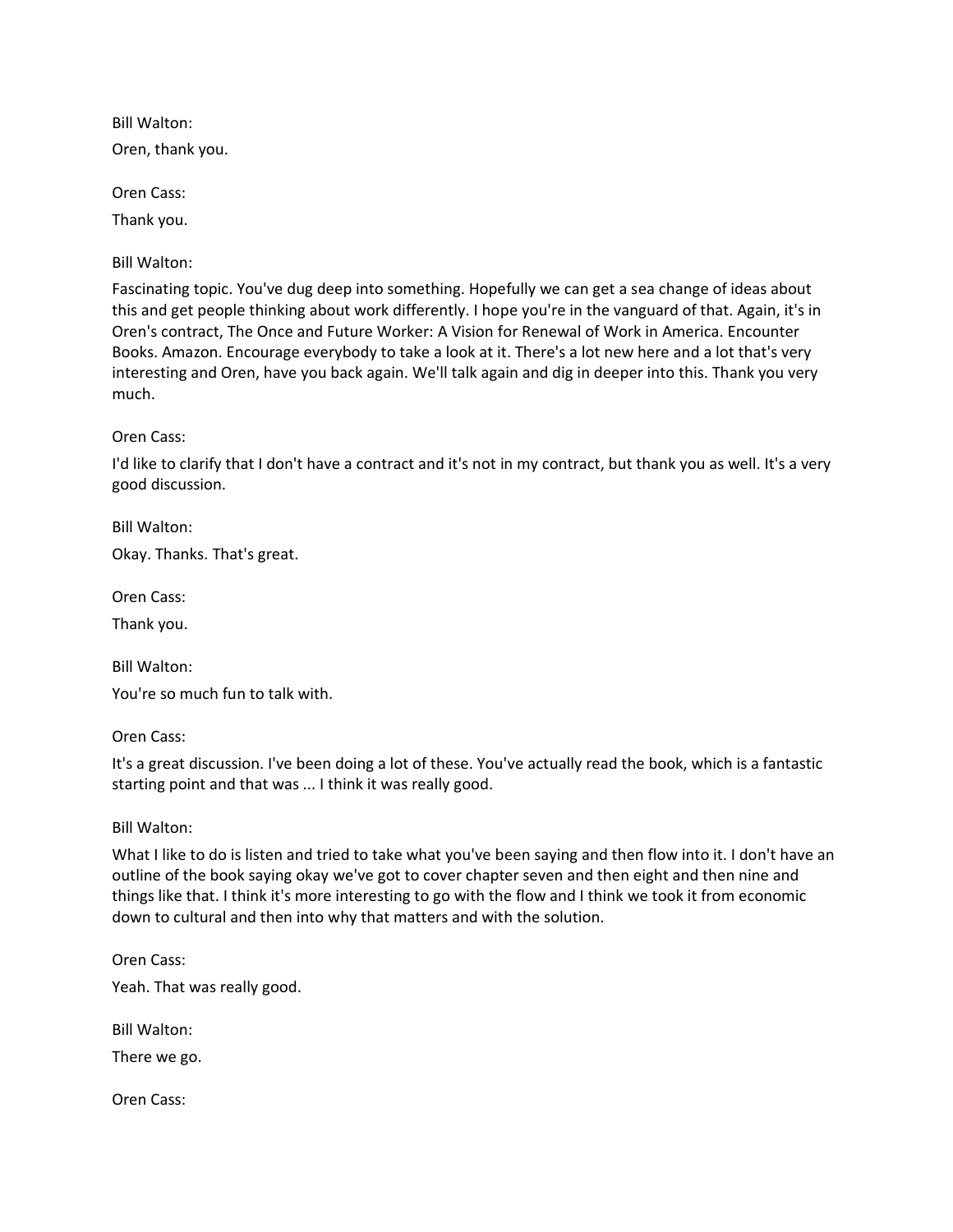When will it run?

Bill Walton:

It's going to run probably next week.

Oren Cass:

Great.

Maureen: Towards the end of next week.

Bill Walton:

Towards the end of next week, yeah.

Maureen:

Yeah.

Bill Walton:

We've got an editor and we're working with Radio American. It'll be out on all the major platforms, so you'll be there. We'll have an email promotion for it that you can forward to your group.

Oren Cass:

Great.

Maureen:

I'll send you a link and you can-

Oren Cass:

Yup.

Maureen: It'll be an embedded link and everything.

Oren Cass:

Awesome.

Maureen:

Yeah.

Perfect and I will send you back your microphone.

Maureen: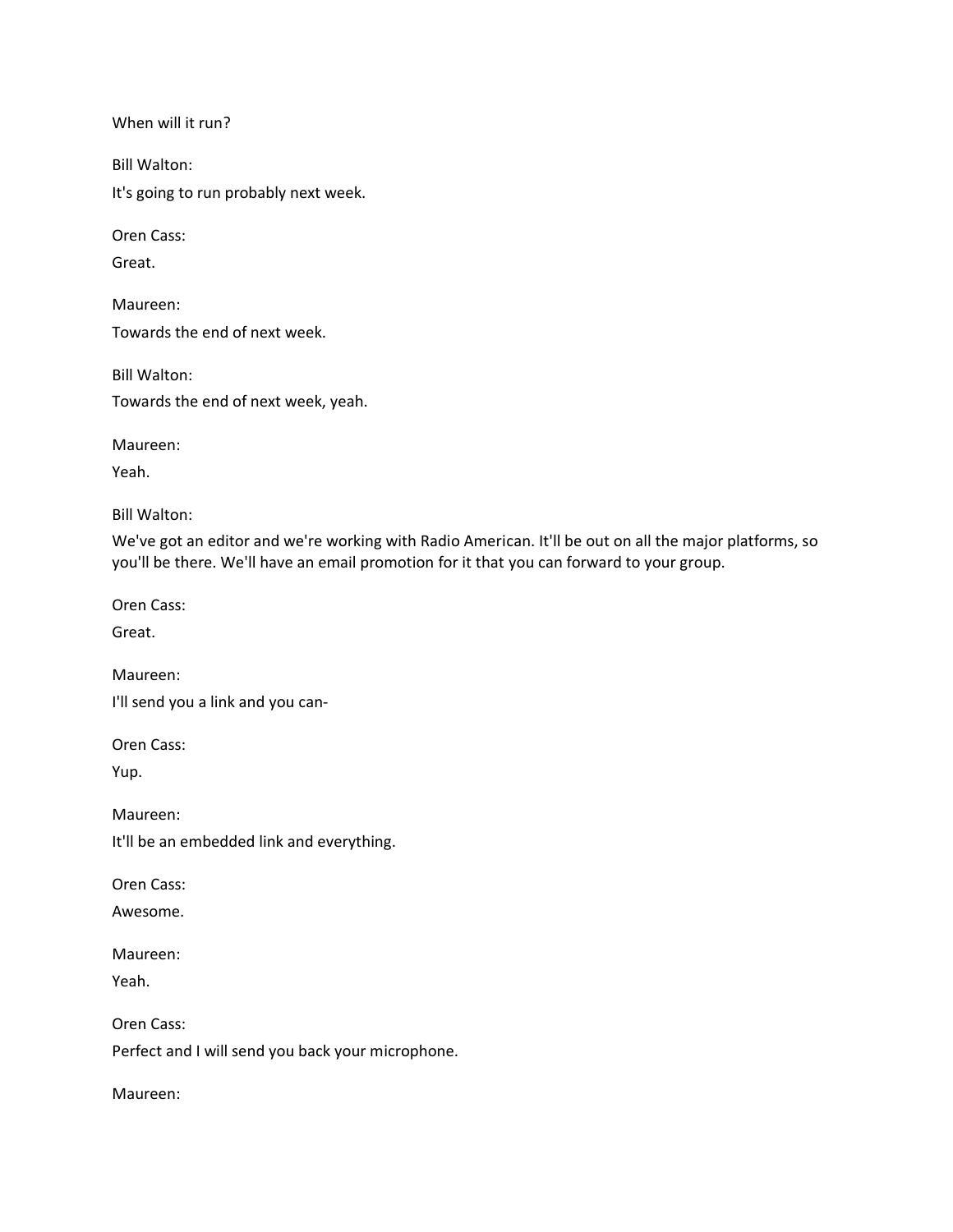Thank you. There's instructions and everything-

Oren Cass:

No, it was great. I don't know if this is the first time you've done this, it seemed like it wasn't, because it was incredibly smooth. Thank you.

Maureen: Well thank you because it is.

Oren Cass:

Well you should offer it with pride and confidence because-

Maureen:

Okay.

Oren Cass: It was great. No, thank you.

Maureen:

No.

Bill Walton:

Okay are you going to be down to Washington anytime soon?

Oren Cass:

I just got back at one A.M. last night and hoping not to come back until second week of January.

Bill Walton:

Do you know what would be an interesting show? To have you and Deval on talking about something. Are you guys-

Oren Cass:

We talk a lot. I saw him on Tuesday night.

Bill Walton:

Yeah.

Oren Cass:

I think the problem is we agree too much on everything. I don't know how much-

Bill Walton: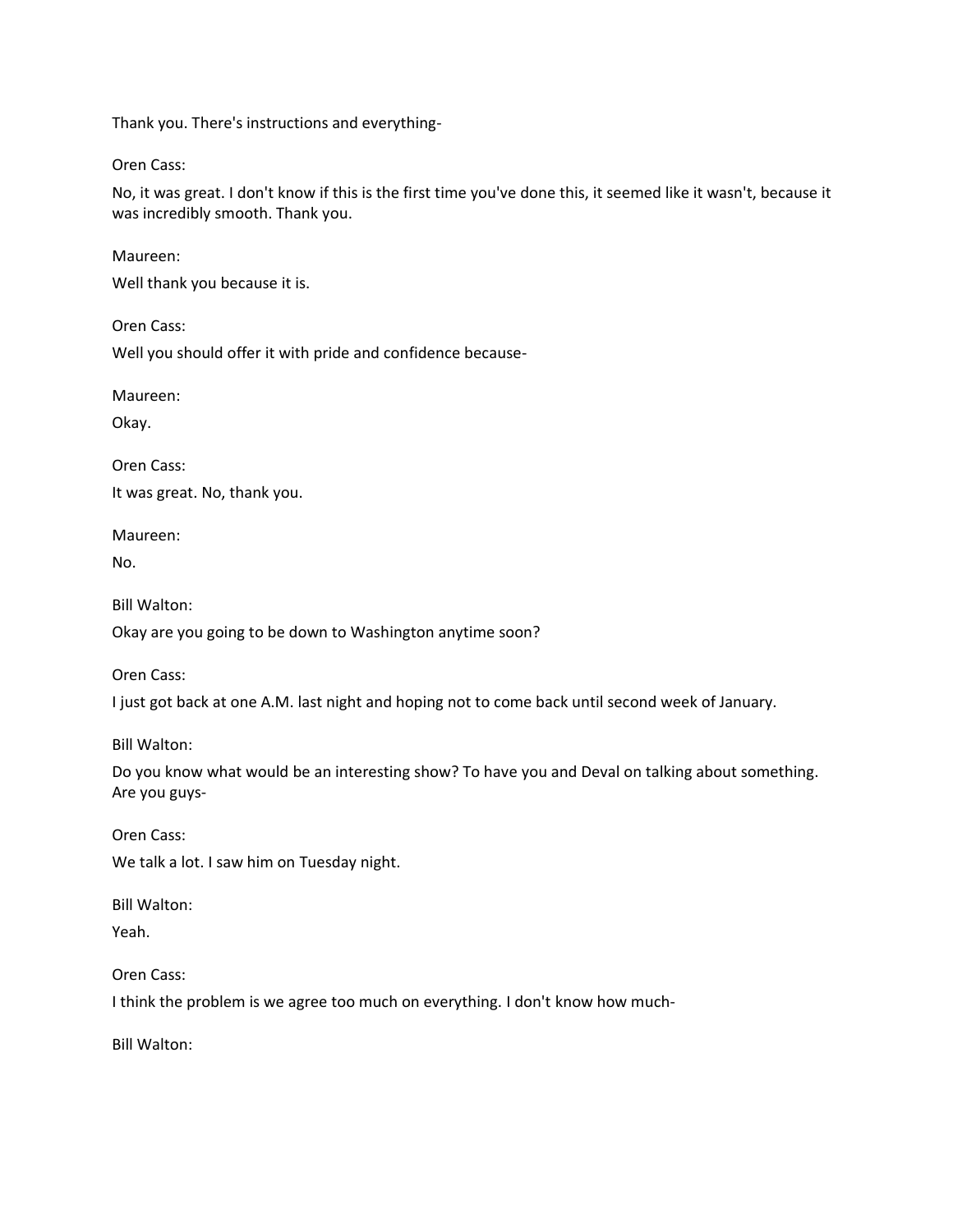Yeah, that is an issue. Yeah. For some. Of course what I'm doing with this is I play a little bit of Devil's Advocate, but I don't really want to get too much into the he said, she said thing 'cause I don't ... You and [inaudible 00:56:32]

Oren Cass:

What's that?

Bill Walton: Arnold Kling?

Oren Cass:

Yeah?

Bill Walton:

Well I had him on. He wrote the book, the Three Languages of Politics-

Oren Cass:

Yes. I love that book.

Bill Walton:

Yeah, and I'm of the view that we're not ever ... Our working assumptions about human reality are so different from the left and you don't have the same facts. You don't have the same view of human nature, blah blah blah. It's hard to have an interesting synthesis of ideas with that. I'm not trying. What I'm trying to do is to take an interesting complicated idea like yours and see if I can't get more people aware that we should be thinking about work differently than we have been.

Oren Cass:

Yeah. No I think it'll be great and it's people ... A few will now pick up the book, but it's more importantly, more of them will not and now they will still have heard about it.

Bill Walton:

This will have shelf life too. The thing about most of these shows is I try not to make them what happened last week-

Oren Cass:

Yeah.

Bill Walton:

And so I've got people commenting on shows we did eight months ago. It gets-

Oren Cass:

Yeah.

Bill Walton: